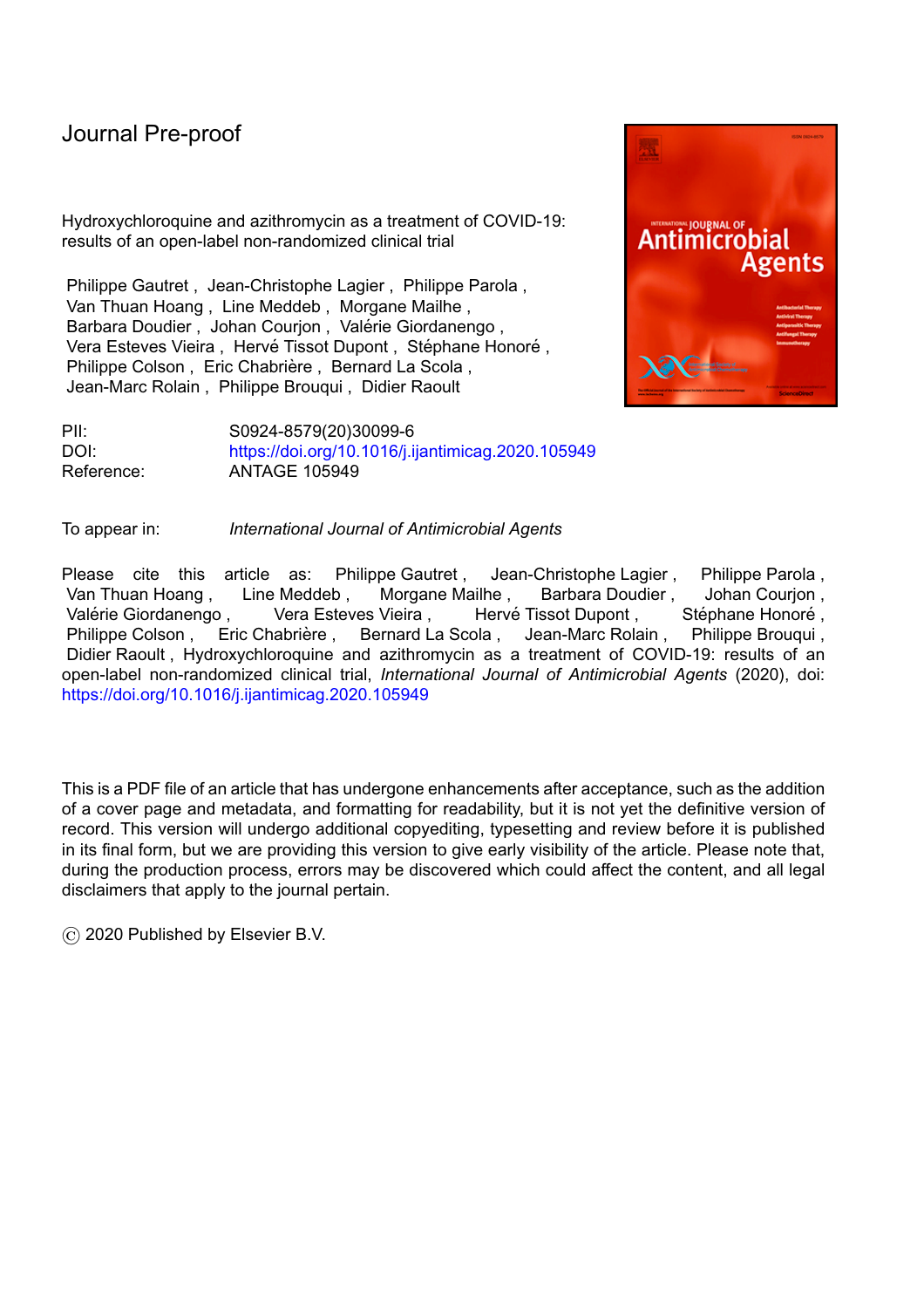# **Hydroxychloroquine and azithromycin as a treatment of COVID-19: results of an openlabel non-randomized clinical trial**

Philippe Gautret<sup>a,b\$</sup>, Jean-Christophe Lagier<sup>a,c\$</sup>, Philippe Parola<sup>a,b</sup>, Van Thuan Hoang<sup>a,b,d</sup>, Line Meddeb<sup>a</sup>, Morgane Mailhe<sup>a</sup>, Barbara Doudier<sup>a</sup>, Johan Courjon<sup>e,f,g</sup>, Valérie Giordanengo<sup>h</sup>, Vera Esteves Vieira<sup>a</sup>, Hervé Tissot Dupont<sup>a,c</sup>, Stéphane Honoré<sup>i,j</sup>, Philippe Colson<sup>a,c</sup>, Eric Chabrière<sup>a,c</sup>, Bernard La Scola<sup>a,c</sup>, Jean-Marc Rolain<sup>a,c</sup>, Philippe Brouqui<sup>a,c</sup>, Didier Raoult<sup>a,c\*</sup>.

<sup>a</sup>IHU-Méditerranée Infection, Marseille, France.

<sup>b</sup>Aix Marseille Univ, IRD, AP-HM, SSA, VITROME, Marseille, France.

<sup>c</sup>Aix Marseille Univ, IRD, APHM, MEPHI, Marseille, France.

l

dThai Binh University of Medicine and Pharmacy, Thai Binh, Viet Nam

e Infectiologie, Hôpital de l'Archet, Centre Hospitalier Universitaire de Nice, Nice, France

<sup>f</sup>Université Côte d'Azur, Nice, France

<sup>g</sup>U1065, Centre Méditerranéen de Médecine Moléculaire, C3M, Virulence Microbienne et Signalisation Inflammatoire, INSERM, Nice, France

<sup>h</sup>Department of Virology, Biological and Pathological Center, Centre Hospitalier Universitaire de Nice, 06200 Nice, France.

<sup>i</sup>Service Pharmacie, Hôpital Timone, AP-HM, Marseille, France

<sup>j</sup>Laboratoire de Pharmacie Clinique, Aix Marseille Université, Marseille, France.

\$ equal work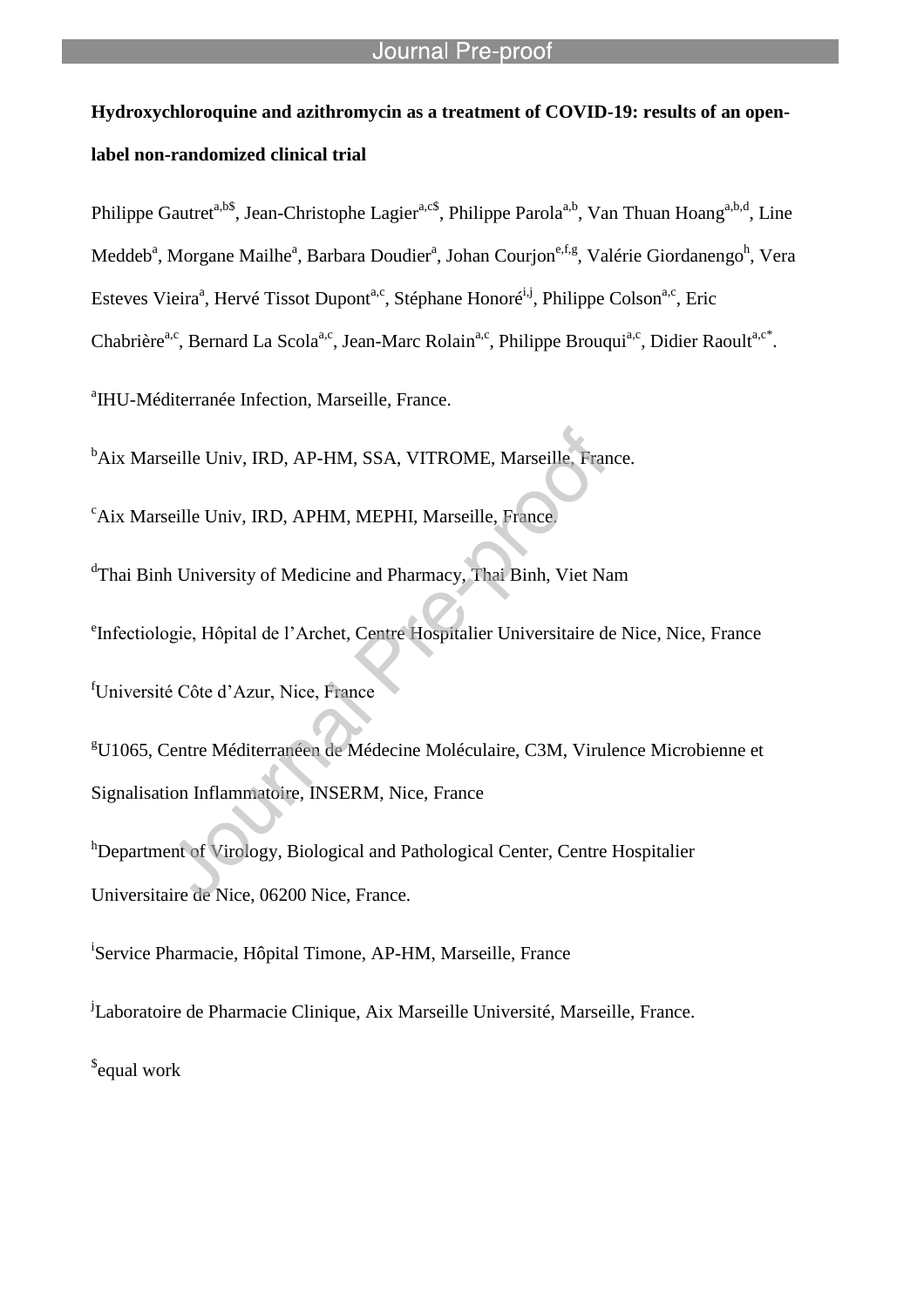# **\*Corresponding author:**

Didier Raoult

Didier.raoult@gmail.com

Journal Piercentos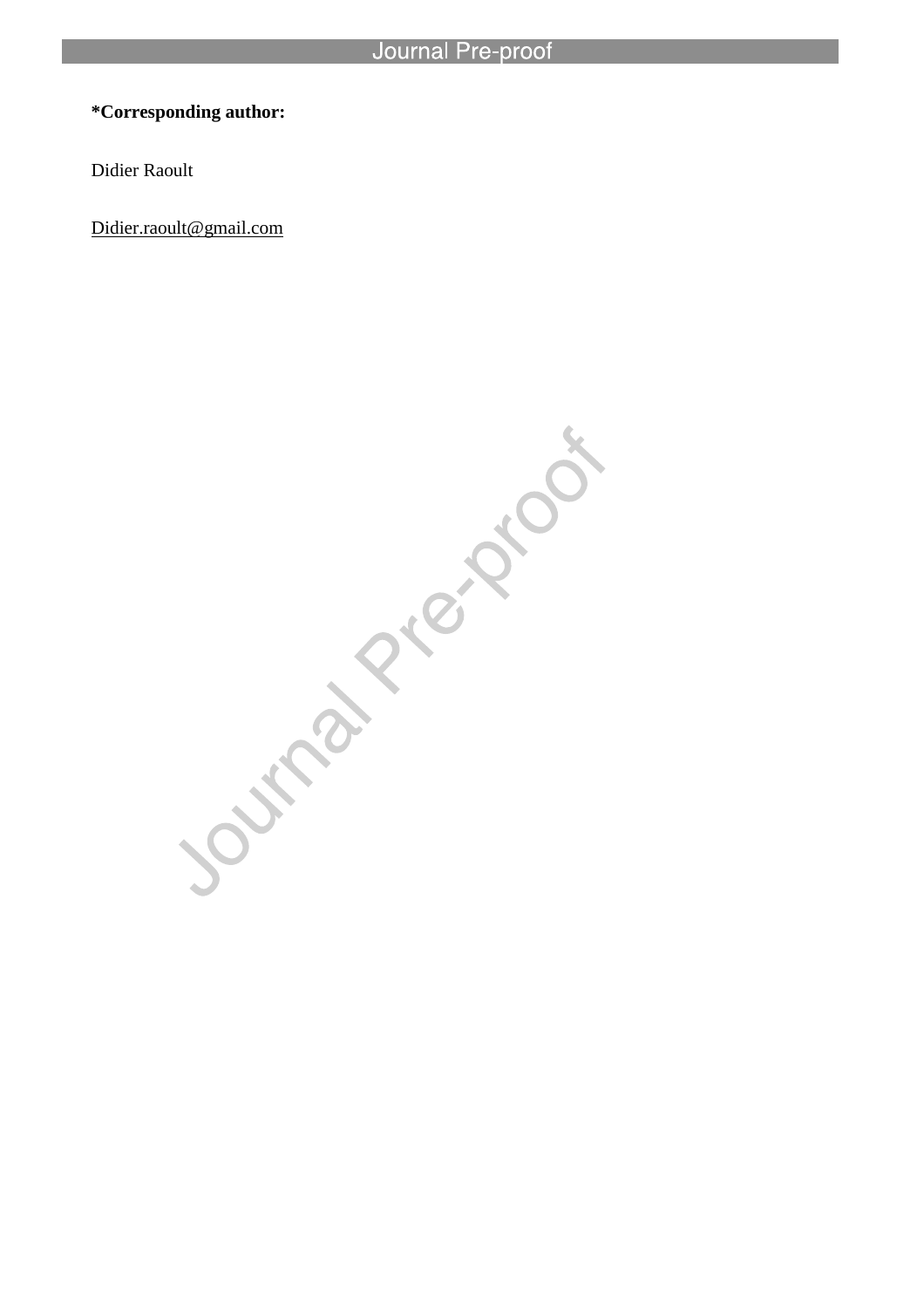l

## *Abstract*

#### Background

Chloroquine and hydroxychloroquine have been found to be efficient on SARS-CoV-2, and reported to be efficient in Chinese COV-19 patients. We evaluate the role of hydroxychloroquine on respiratory viral loads.

#### Patients and methods

French Confirmed COVID-19 patients were included in a single arm protocol from early March to March 16<sup>th</sup>, to receive 600mg of hydroxychloroquine daily and their viral load in nasopharyngeal swabs was tested daily in a hospital setting. Depending on their clinical presentation, azithromycin was added to the treatment. Untreated patients from another center and cases refusing the protocol were included as negative controls. Presence and absence of virus at Day6-post inclusion was considered the end point.

#### Results

Six patients were asymptomatic, 22 had upper respiratory tract infection symptoms and eight had lower respiratory tract infection symptoms.

Twenty cases were treated in this study and showed a significant reduction of the viral carriage at D6-post inclusion compared to controls, and much lower average carrying duration than reported of untreated patients in the literature. Azithromycin added to hydroxychloroquine was significantly more efficient for virus elimination.

### Conclusion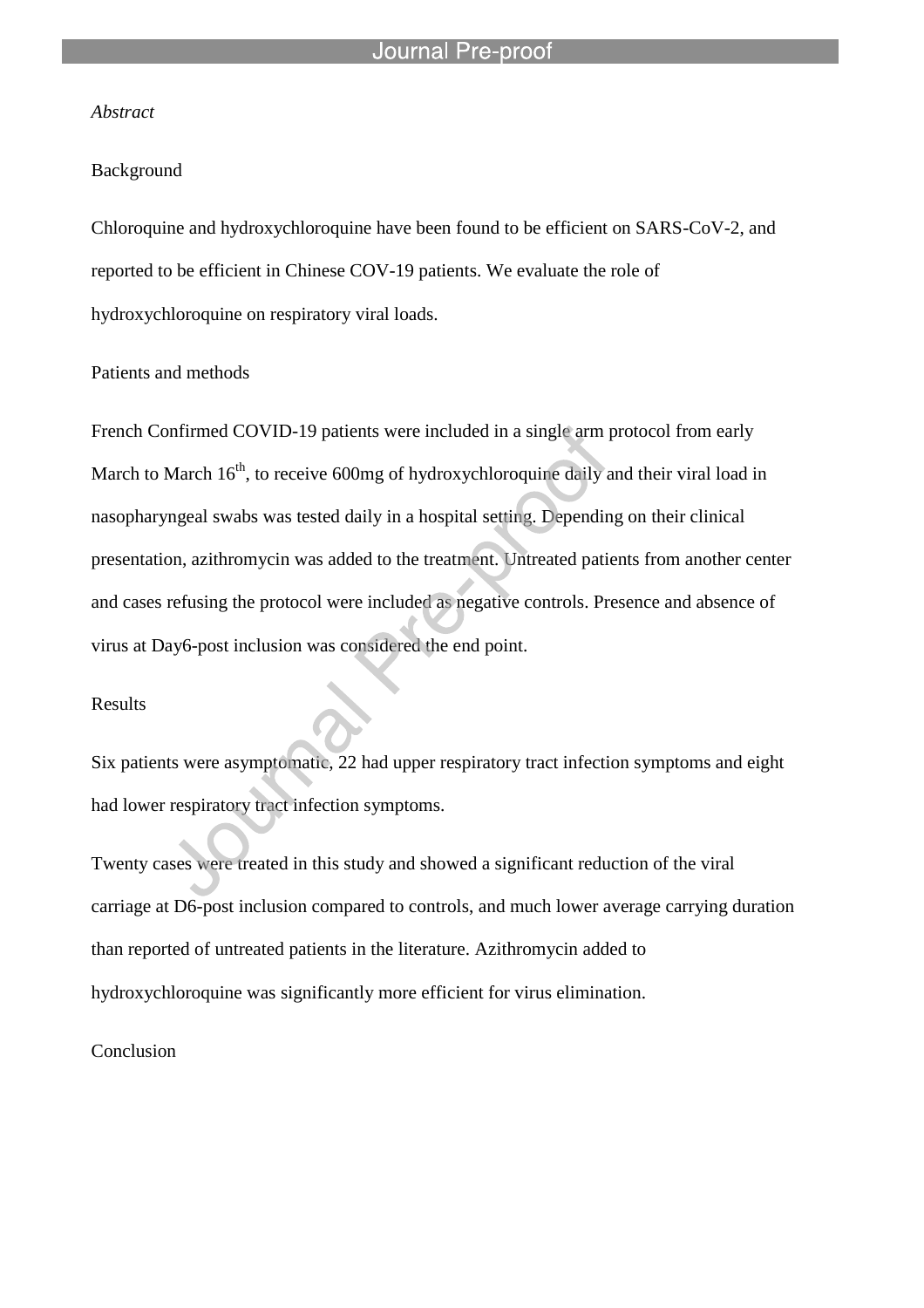Despite its small sample size our survey shows that hydroxychloroquine treatment is significantly associated with viral load reduction/disappearance in COVID-19 patients and its effect is reinforced by azithromycin.

l

clinical trial

*Key words: 2019-nCoV; SARS-CoV-2; COVID-19; hydroxychloroquine; azithomycin;*<br>clinical trial<br>distriction of the control of the control of the control of the control of the control of the control of the control of the cont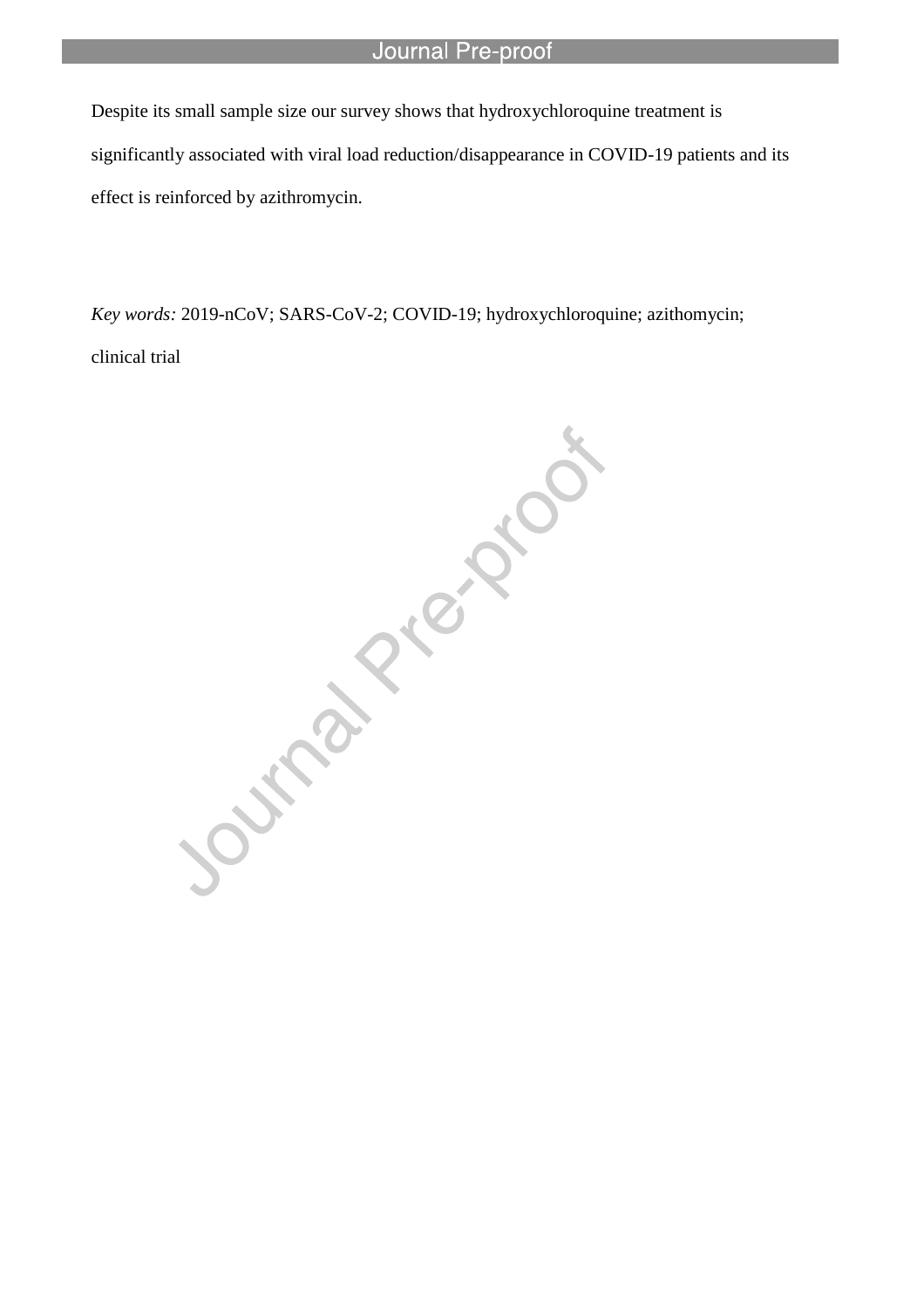### **1. Introduction**

In late December 2019, an outbreak of an emerging disease (COVID-19) due to a novel coronavirus (named SARS-CoV-2 latter) started in Wuhan, China and rapidly spread in China and outside [1,2]. The WHO declared the epidemic of COVID-19 as a pandemic on March 12<sup>th</sup> 2020 [3]. According to a recent Chinese stud, about 80% of patients present with mild disease and the overall case-fatality rate is about 2.3% but reaches 8.0% in patients aged 70 to 79 years and 14.8% in those aged >80 years [4]. However, there is probably an important number of asymptomatic carriers in the population, and thus the mortality rate is probably overestimated. France is now facing the COVID-19 wave with more than 4500 cases, as of March 14<sup>th</sup> 2020 [5]. Thus, there is an urgent need for an effective treatment to treat symptomatic patients but also to decrease the duration of virus carriage in order to limit the transmission in the community. Among candidate drugs to treat COVID-19, repositioning of old drugs for use as antiviral treatment is an interesting strategy because knowledge on safety profile, side effects, posology and drug interactions are well known [6,7].

A recent paper reported an inhibitor effect of remdesivir (a new antiviral drug) and chloroquine (an old antimalarial drug) on the growth of SARS-CoV-2 *in vitro,* [8] and an early clinical trial conducted in COVID-19 Chinese patients, showed that chloroquine had a significant effect, both in terms of clinical outcome and viral clearance, when comparing to controls groups [9,10]. Chinese experts recommend that patients diagnosed as mild, moderate and severe cases of COVID-19 pneumonia and without contraindications to chloroquine, be treated with 500 mg chloroquine twice a day for ten days [11].

Hydroxychloroquine (an analogue of chloroquine) has been demonstrated to have an anti-SARS-CoV activity *in vitro* [12]. Hydroxychloroquine clinical safety profile is better than that of chloroquine (during long-term use) and allows higher daily dose [13] and has fewer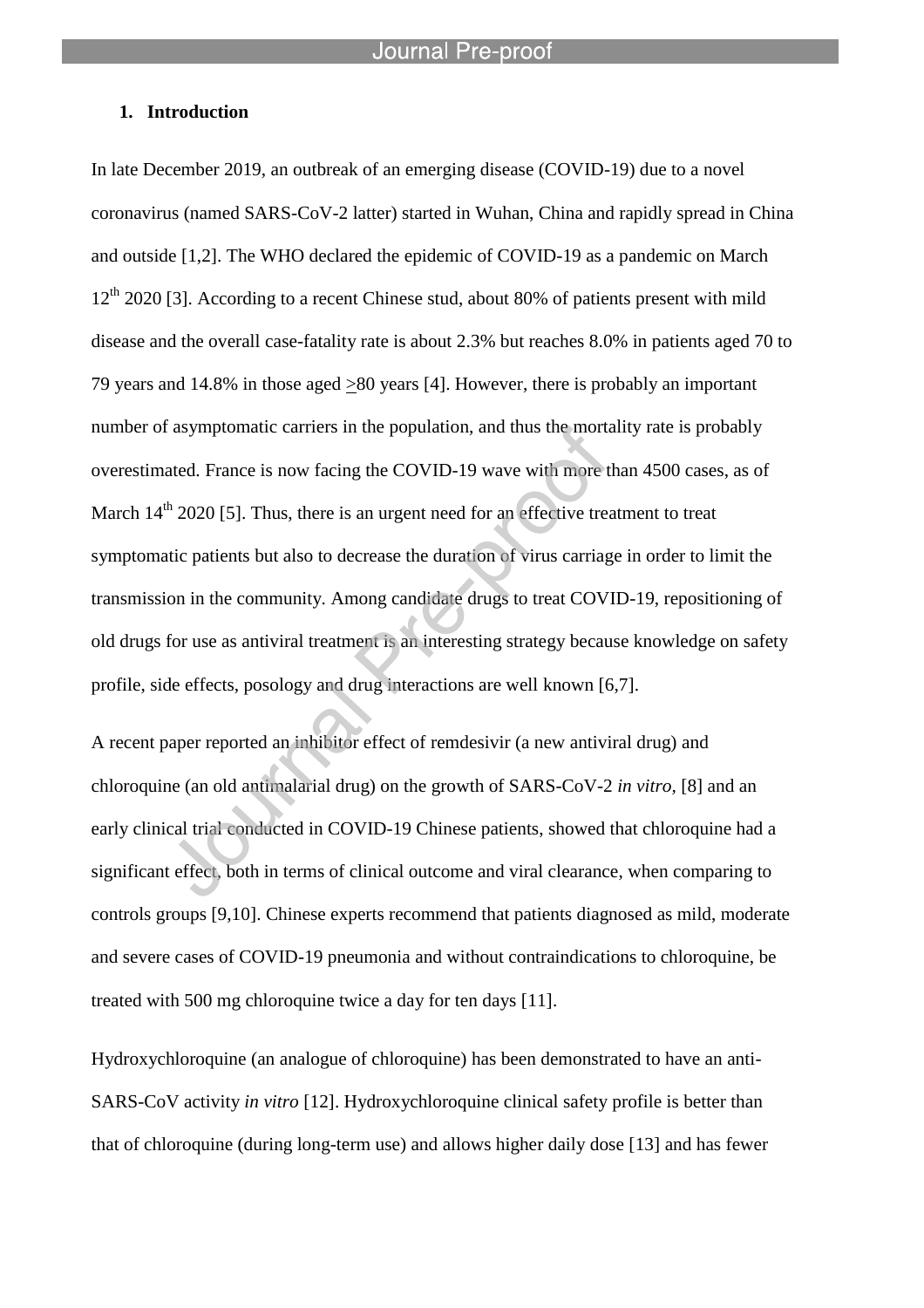l

concerns about drug-drug interactions [14]. Our team has a very comprehensive experience in successfully treating patients with chronic diseases due to intracellular bacteria (Q fever due to *Coxiella burnetii* and Whipple's disease due to *Tropheryma whipplei*) with long-term hydroxychloroquine treatment (600 mg/day for 12 to 18 months) since more than 20 years. [15,16] We therefore started to conduct a clinical trial aiming at assessing the effect of hydroxychloroquine on SARS-CoV-2-infected patients after approval by the French Ministry of Health. In this report we describe our early results, focusing on virological data in patients receiving hydroxychloroquine as compared to a control group.

### **2. Study population and Methods**

#### *Setting*

This ongoing study is coordinated by The Méditerranée Infection University Hospital Institute in Marseille. Patients who were proposed a treatment with hydroxychloroquine were recruited and managed in Marseille centre. Controls without hydroxychloroquine treatment were recruited in Marseille, Nice, Avignon and Briançon centers, all located in South France.

#### *Patients*

Hospitalized patients with confirmed COVID-19 were included in this study if they fulfilled two primary criteria: i) age >12 years; ii) PCR documented SARS-CoV-2 carriage in nasopharyngeal sample at admission whatever their clinical status.

Patients were excluded if they had a known allergy to hydroxychloroquine or chloroquine or had another known contraindication to treatment with the study drug, including retinopathy, G6PD deficiency and QT prolongation. Breastfeeding and pregnant patients were excluded based on their declaration and pregnancy test results when required.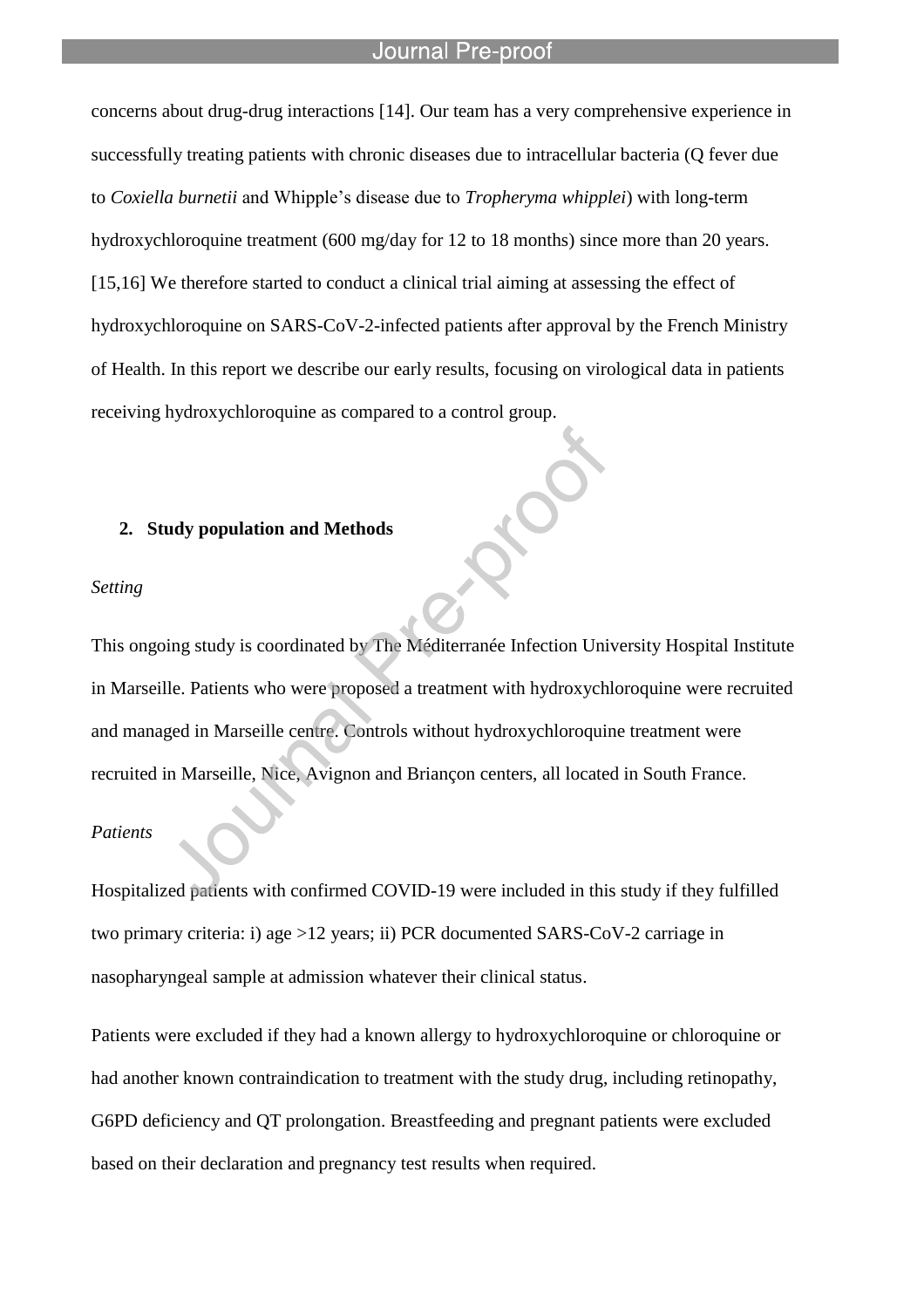# *Informed consent*

Before being included in the study, patients meeting inclusion criteria had to give their consent to participate to the study. Written informed signed consent was obtained from adult participants ( $\geq$  18 years) or from parents or legal guardians for minors (<18 years). An information document that clearly indicates the risks and the benefits associated with the participation to the study was given to each patient. Patients received information about their clinical status during care regardless of whether they participate in the study or not. Regarding patient identification, a study number was assigned sequentially to included participants, according to the range of patient numbers allocated to each study centre. The study was conducted in accordance with the International Council for Harmonisation of Technical Requirements for Pharmaceuticals for Human Use (ICH) guidelines of good clinical practice, the Helsinki Declaration, and applicable standard operating procedures.

The protocol, appendices and any other relevant documentation were submitted to the French National Agency for Drug Safety (ANSM) (2020-000890-25) and to the French Ethic Committee (CPP Ile de France) (20.02.28.99113) for reviewing and approved on  $5<sup>th</sup>$  and  $6<sup>th</sup>$ March, 2020, respectively. This trial is registered with EU Clinical Trials Register, number 2020-000890-25.

# *Procedure*

Patients were seen at baseline for enrolment, initial data collection and treatment at day-0, and again for daily follow-up during 14 days. Each day, patients received a standardized clinical examination and when possible, a nasopharyngeal sample was collected. All clinical data were collected using standardized questionnaires. All patients in Marseille center were proposed oral hydroxychloroquine sulfate 200 mg, three times per day during ten days (in this preliminary phase ,we did not enrolled children in the treatment group based in data indicating that children develop mild symptoms of COVID-19 [4]). Patients who refused the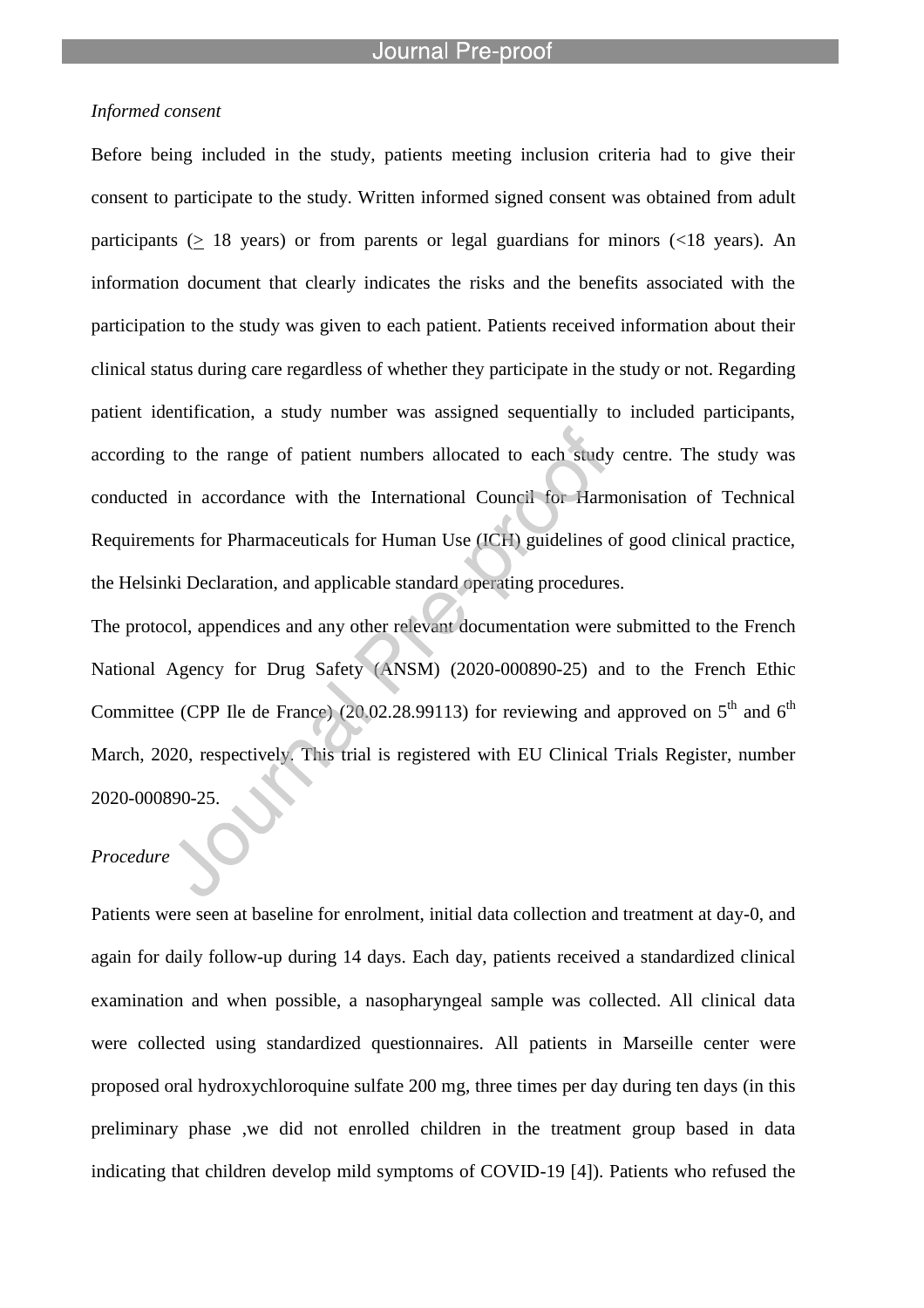l

treatment or had an exclusion criteria, served as controls in Marseille centre. Patients in other centers did not receive hydroxychloroquine and served as controls. Symptomatic treatment and antibiotics as a measure to prevent bacterial super-infection was provided by investigators based on clinical judgment. Hydroxychloroquine was provided by the National Pharmacy of France on nominative demand.

#### *Clinical classification*

Patients were grouped into three categories: asymptomatic, upper respiratory tract infection (URTI) when presenting with rhinitis, pharyngitis, or isolated low-grade fever and myalgia, and lower respiratory tract infections (LRTI) when presenting with symptoms of pneumonia or bronchitis.

### *PCR assay*

SARS-CoV-2 RNA was assessed by real-time reverse transcription-PCR [17].

#### *Hydroxychloroquine dosage*

Native hydroxychloroquine has been dosed from patients' serum samples by UHPLC-UV using a previously described protocol [18]. The peak of the chromatogram at 1.05 min of retention corresponds to hydroxychloroquine metabolite. The serum concentration of this metabolite is deduced from UV absorption, as for hydroxychloroquine concentration. Considering both concentrations provides an estimation of initial serum hydroxychloroquine concentration.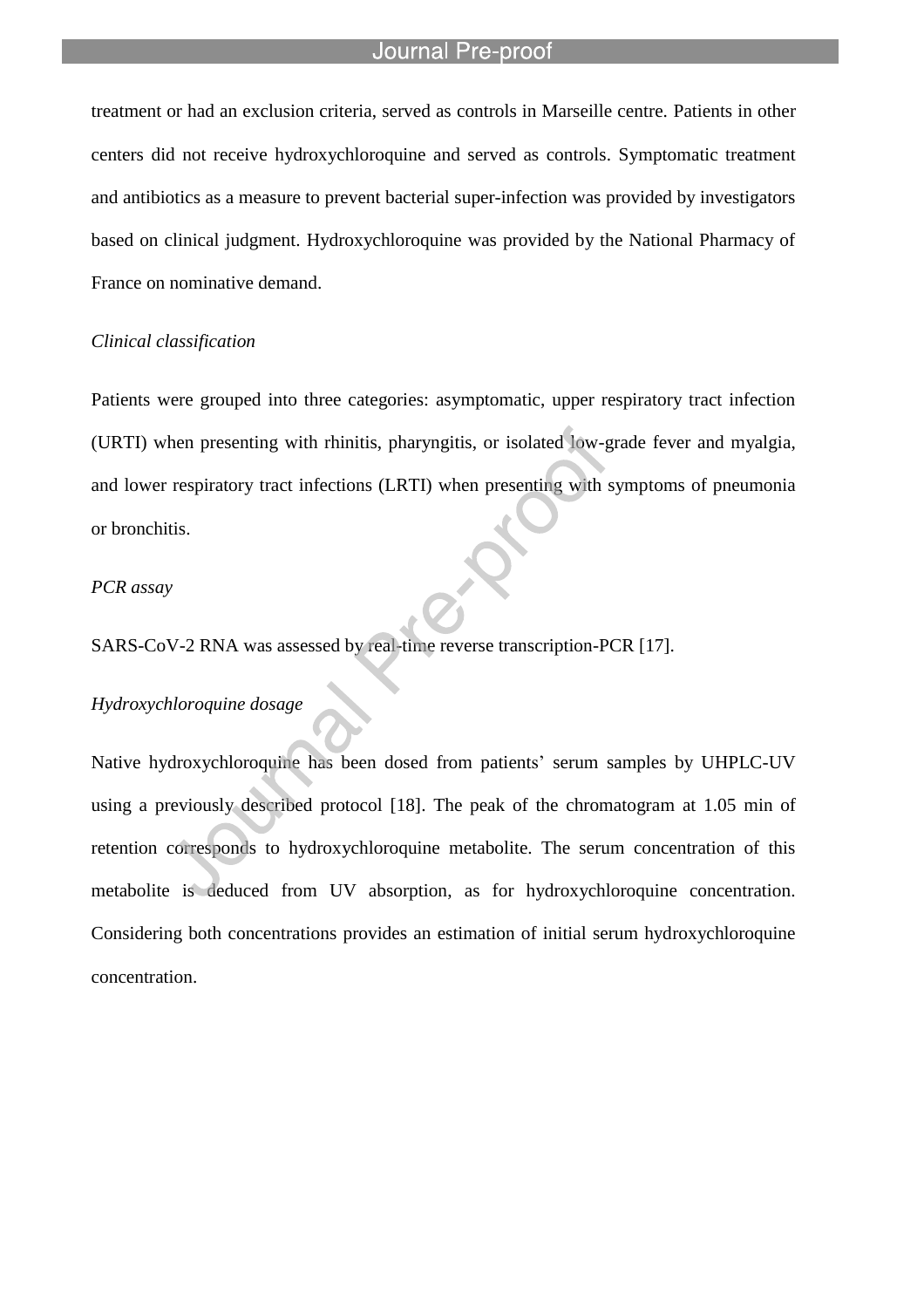## *Culture*

For all patients, 500 µL of the liquid collected from the nasopharyngeal swab were passed through 0.22-µm pore sized centrifugal filter (Merck millipore, Darmstadt, Germany), then were inoculated in wells of 96-well culture microplates, of which 4 wells contained Vero E6 cells (ATCC CRL-1586) in Minimum Essential Medium culture medium with 4% fetal calf serum and 1% glutamine. After centrifigation at 4,000 g, microplates were incubated at 37°C. Plates were observed daily for evidence of cytopathogenic effect. Presumptive detection of virus in supernatant was done using SU5000 SEM (Hitachi) then confirmed by specific RT-PCR.

#### *Outcome*

The primary endpoint was virological clearance at day-6 post-inclusion. Secondary outcomes were virological clearance overtime during the study period, clinical follow-up (body temperature, respiratory rate, long of stay at hospital and mortality), and occurrence of sideeffects.

#### *Statistics*

Assuming a 50% efficacy of hydroxychloroquine in reducing the viral load at day 7, a 85% power, a type I error rate of 5% and 10% loss to follow-up, we calculated that a total of 48 COVID-19 patients (ie, 24 cases in the hydroxychloroquine group and 24 in the control group) would be required for the analysis (Fleiss with CC). Statistical differences were evaluated by Pearson's chi-square or Fisher's exact tests as categorical variables, as appropriate. Means of quantitative data were compared using Student's t-test. Analyses were performed in Stata version 14.2.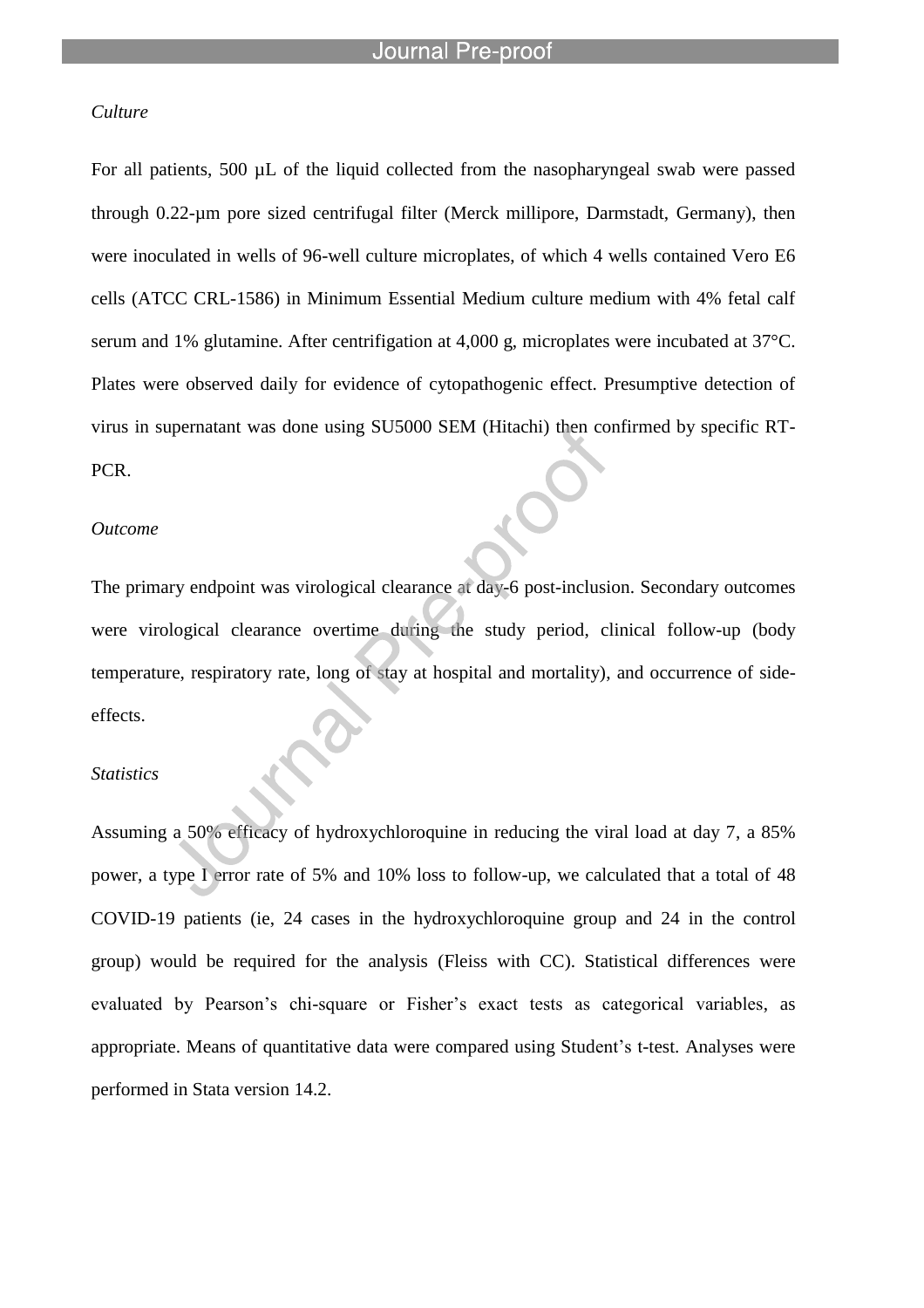**3. Results** (detailed results are available in supplementary Table 1)

l

# *Demographics and clinical presentation*

We enrolled 36 out of 42 patients meeting the inclusion criteria in this study that had at least six days of follow-up at the time of the present analysis. A total of 26 patients received hydroxychloroquine and 16 were control patients. Six hydroxychloroquine-treated patients were lost in follow-up during the survey because of early cessation of treatment. Reasons are as follows: three patients were transferred to intensive care unit, including one transferred on day2 post-inclusion who was PCR-positive on day1, one transferred on day3 post-inclusion who was PCR-positive on days1-2 and one transferred on day4 post-inclusion who was PCRpositive on day1 and day3; one patient died on day3 post inclusion and was PCR-negative on day2; one patient decided to leave the hospital on day3 post-inclusion and was PCR-negative on days1-2; finally, one patient stopped the treatment on day3 post-inclusion because of nausea and was PCR-positive on days1-2-3. The results presented here are therefore those of 36 patients (20 hydroxychloroquine-treated patients and 16 control patients). None of the control patients was lost in follow-up. Basic demographics and clinical status are presented in Table 1. Overall, 15 patients were male (41.7%), with a mean age of 45.1 years. The proportion of asymptomatic patients was 16.7%, that of patients with URTI symptoms was 61.1% and that of patients with LRTI symptoms was 22.2%). All patients with LRTI symptoms, had confirmed pneumonia by CTScan. Hydroxychloroquine-treated patients were older than control patients (51.2 years vs. 37.3 years). No significant difference was observed between hydroxychloroquine-treated patients and control patients with regard to gender, clinical status and duration of symptoms prior to inclusion (Table 1). Among hydroxychloroquine-treated patients six patients received azithromycin (500mg on day1 followed by 250mg per day, the next four days) to prevent bacterial super-infection under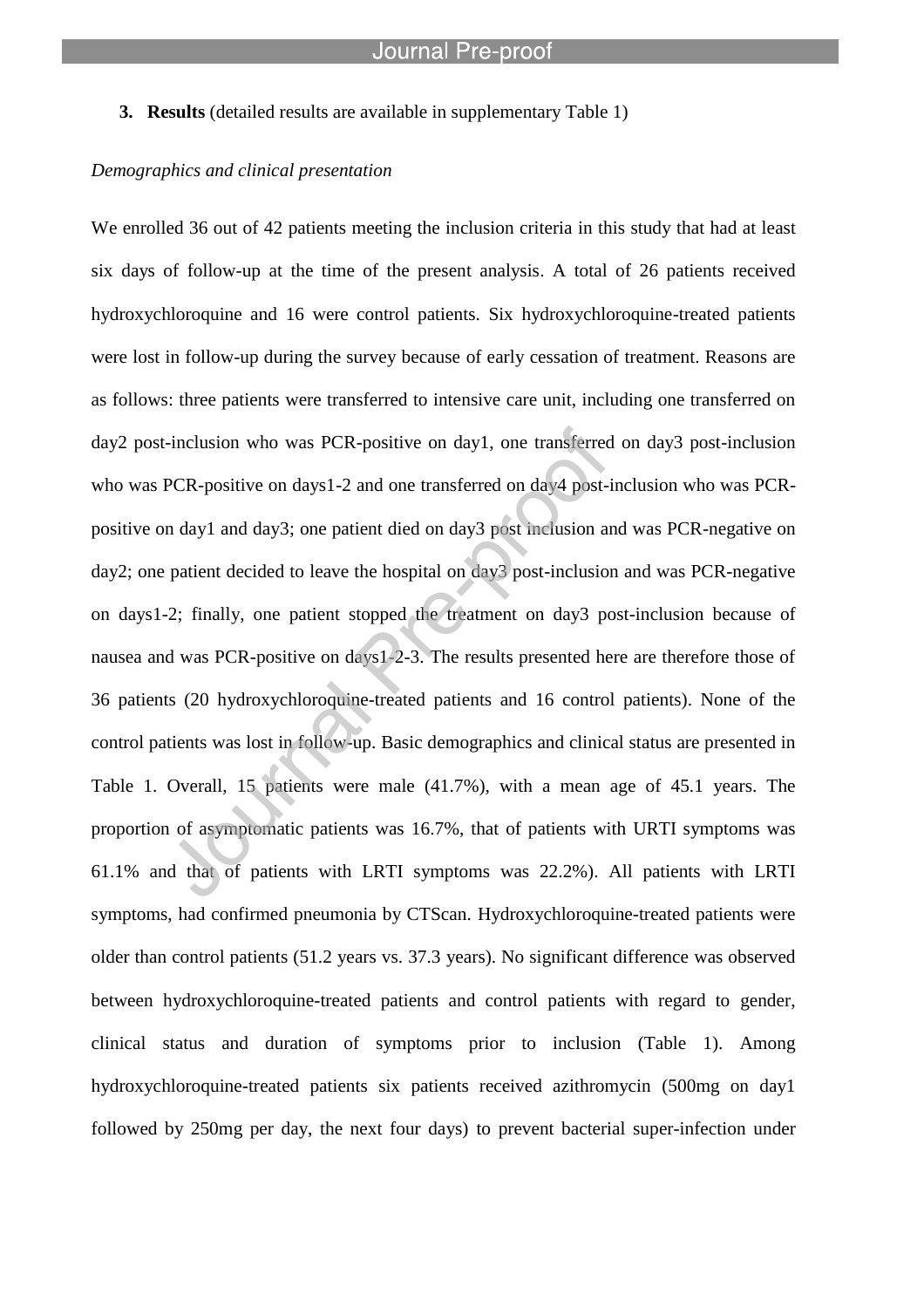daily electrocardiogram control. Clinical follow-up and occurrence of side-effects will be described in a further paper at the end of the trial.

# *Hydroxychloroquine dosage*

Mean hydroxychloroquine serum concentration was  $0.46 \mu g/ml + 0.2 (N=20)$ .

l

#### *Effect of hydroxychloroquine on viral load*

The proportion of patients that had negative PCR results in nasopharyngeal samples significantly differed between treated patients and controls at days 3-4-5 and 6 post-inclusion (Table 2). At day6 post-inclusion, 70% of hydroxychloroquine-treated patients were virologicaly cured comparing with  $12.5\%$  in the control group ( $p= 0.001$ ).

When comparing the effect of hydroxychloroquine treatment as a single drug and the effect of hydroxychloroquine and azithromyc in combination, the proportion of patients that had negative PCR results in nasopharyngeal samples was significantly different between the two groups at days 3-4-5 and 6 post-inclusion (Table 3). At day6 post-inclusion, 100% of patients treated with hydroxychloroquine and azithromycin combination were virologicaly cured comparing with 57.1% in patients treated with hydroxychloroquine only, and 12.5% in the control group ( $p<0.001$ ). These results are summarized in Figures 1 and 2. Drug effect was significantly higher in patients with symptoms of URTI and LRTI, as compared to asymptomatic patients with p<0.05 (data not show).

Of note, one patient who was still PCR-positive at day6-post inclusion under hydroxychloroquine treatment only, received azithromycin in addition to hydroxychloroquine at day8-post inclusion and cured her infection at day-9 post infection. In contrast, one of the patients under hydroxychloroquine and azithromycin combination who tested negative at day6 post-inclusion was tested positive at low titer at day8 post-inclusion.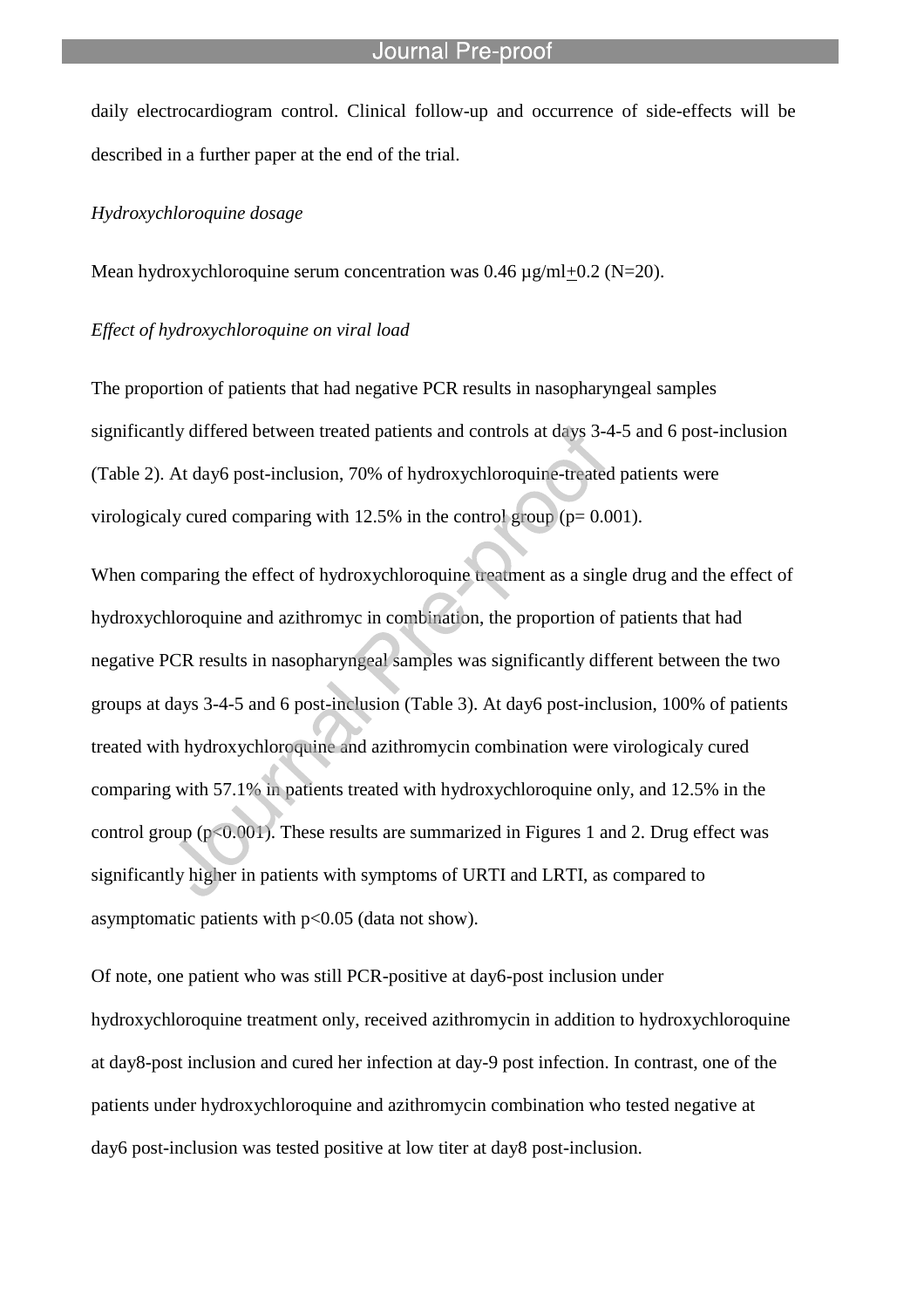## *Cultures*

We could isolate SARS-CoV-2 in 19 out of 25 clinical samples from patients.

l

### **4. Discussion**

For ethical reasons and because our first results are so significant and evident we decide to share our findings with the medical community, given the urgent need for an effective drug against SARS-CoV-2 in the current pandemic context.

We show here that hydroxychloroquine is efficient in clearing viral nasopharyngeal carriage of SARS-CoV-2 in COVID-19 patients in only three to six days, in most patients. A significant difference was observed between hydroxychloroquine-treated patients and controls starting even on day3 post-inclusion. These results are of great importance because a recent paper has shown that the mean duration of viral shedding in patients suffering from COVID-19 in China was 20 days (even 37 days for the longest duration) [19]

Very recently, a Chinese team published results of a study demonstrating that chloroquine and hydroxychloroquine inhibit SARS-CoV-2 *in vitro* with hydroxychloroquine  $(EC50=0.72\% \mu M)$  found to be more potent than chloroquine  $(EC50=5.47\% \mu M)$  [14]. These *in vitro* results corroborate our clinical results. The target values indicated in this paper [14] were reached in our experiments. The safer dose-dependent toxicity profile of hydroxychloroquine in humans, compared to that of chloroquine [13] allows using clinical doses of hydroxychloroquine that will be over its EC50 observed *in vitro* [14].

Our preliminary results also suggest a synergistic effect of the combination of hydroxychloroquine and azithromycin. Azithromycin has been shown to be active *in vitro* against Zika and Ebola viruses [20-22] and to prevent severe respiratory tract infections when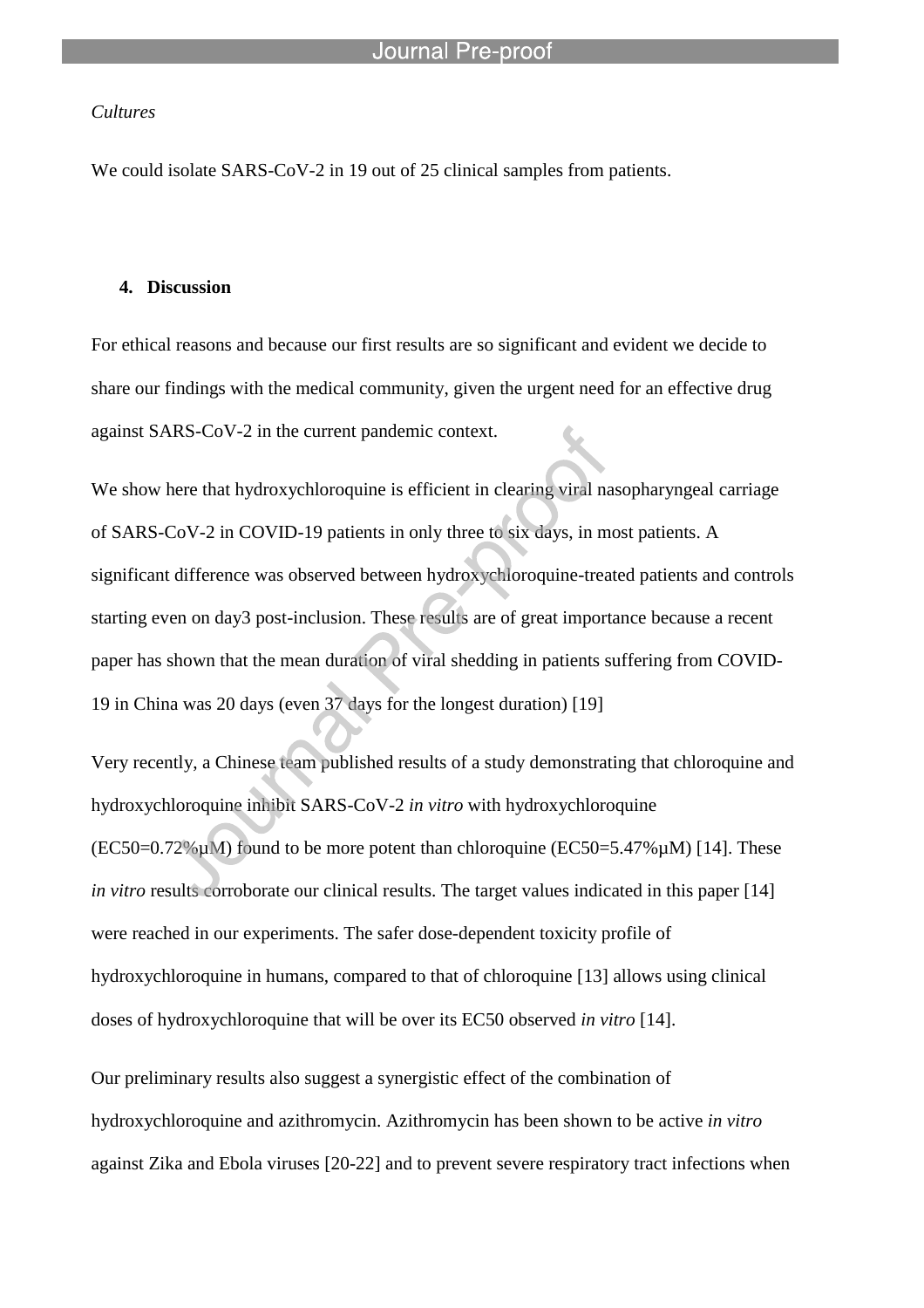l

administrated to patients suffering viral infection [23]. This finding should be further explored to know whether a combination is more effective especially in severe cases. Speculated potential risk of severe QT prolongation induced by the association of the two drugs has not been established yet but should be considered. As for each treatment, the cost benefits of the risk should be evaluated individually. Further studies on this combination are needed, since such combination may both act as an antiviral therapy against SARS-CoV-2 and prevent bacterial super-infections.

The cause of failure for hydroxychloroquine treatment should be investigated by testing the isolated SARS-CoV-2 strains of the non-respondents and analyzing their genome, and by analyzing the host factors that may be associated with the metabolism of hydroxychloroquine. The existence of hydroxychloroquine failure in two patients (mother and son) is more suggestive of the last mechanism of resistance.

Such results are promising and open the possibility of an international strategy to decisionmakers to fight this emerging viral infection in real-time even if other strategies and research including vaccine development could be also effective, but only in the future. We therefore recommend that COVID-19 patients be treated with hydroxychloroquine and azithromycin to cure their infection and to limit the transmission of the virus to other people in order to curb the spread of COVID-19 in the world. Further works are also warranted to determine if these compounds could be useful as chemoprophylaxis to prevent the transmission of the virus, especially for healthcare workers. Our study has some limitations including a small sample size, limited long-term outcome follow-up, and dropout of six patients from the study, however in the current context, we believe that our results should be shared with the scientific community.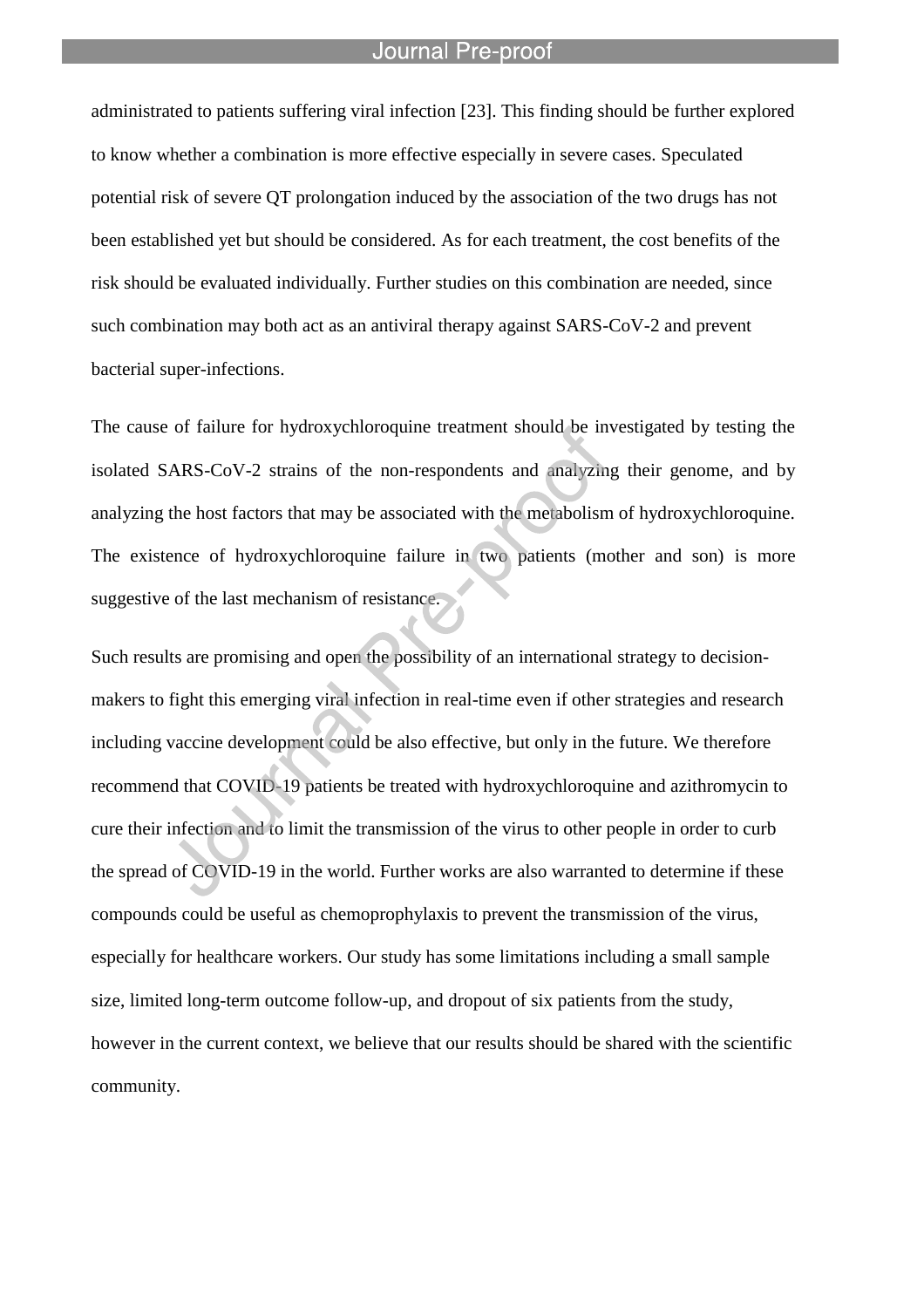# **Acknowledgements:**

We thank Céline Boschi, Stéphanie Branger, Véronique Filosa, Géraldine Gonfier, Nadège Palmero, Magali Richez and all the clinical, technical and paramedical staffs of the hospitalization units and laboratories for their support in this difficult context.

l

# **Declarations**

**Funding:** This work was supported by the French Government under the « Investissements d'avenir » (Investments for the Future) program managed by the Agence Nationale de la Recherche (ANR, fr: National Agency for Research), (reference: Méditerranée Infection 10-IAHU-03)

**Competing Interests:** N/A

**Ethical Approval:** French Ethic Committee (CPP Ile de France) (20.02.28.99113)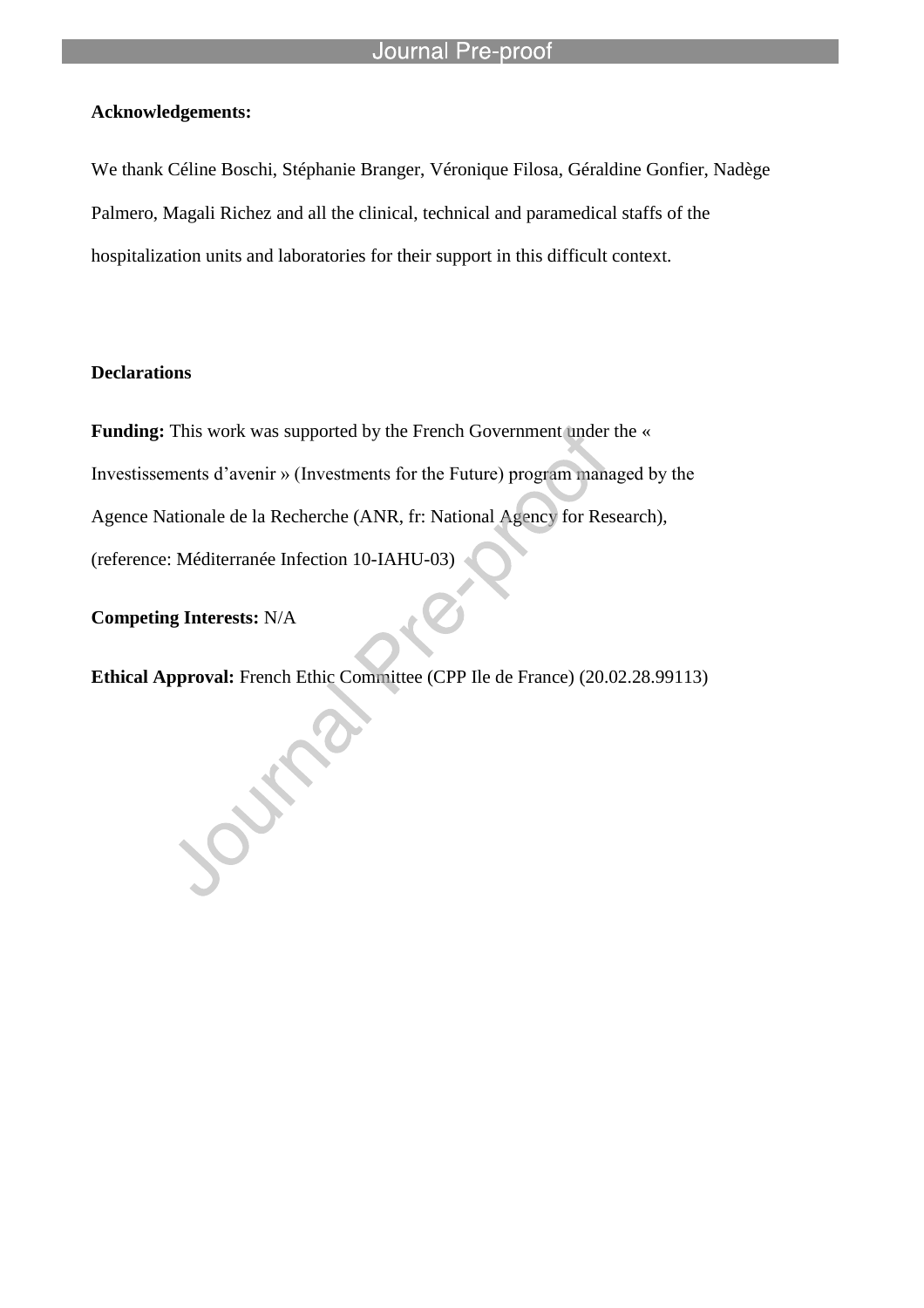### **References**

[1] Lai CC, Shih TP, Ko WC, Tang HJ, Hsueh PR. Severe acute respiratory syndrome coronavirus 2 (SARS-CoV-2) and coronavirus disease-2019 (COVID-19): The epidemic and the challenges. Int J Antimicrob Agents. 2020 Feb 17:105924. doi: 10.1016/j.ijantimicag.2020.105924. [Epub ahead of print]

[2] Wang LS, Wang YR, Ye DW, Liu QQ. A review of the 2019 Novel Coronavirus (COVID-19) based on current evidence". Int J Antimicrob Agents. 2020 [Epub ahead of print]

[3] WHO Director-General's opening remarks at the media briefing on COVID-19 - 11 March 2020. [https://www.who.int/dg/speeches/detail/who-director-general-s-opening-remarks-atthe-media-briefing-on-covid-19---11-march-2020]

[4] Wu Z, McGoogan JM. Characteristics of and important lessons from the coronavirus disease 2019 (COVID-19) outbreak in China: summary of a report of 72 314 cases from the Chinese Center for Disease Control and Prevention. JAMA. 2020 Feb 24. doi: 10.1001/jama.2020.2648. [Epub ahead of print]

[5] Santé Publique France. Infection au nouveau Coronavirus (SARS-CoV-2), COVID-19, France et Monde [https://www.santepubliquefrance.fr/maladies-et-traumatismes/maladies-etinfections-respiratoires/infection-a-coronavirus/articles/infection-au-nouveau-coronavirussars-cov-2-covid-19-france-et-monde]

[6] Colson P, Rolain JM, Raoult D. Chloroquine for the 2019 novel coronavirus SARS-CoV-2. Int J Antimicrob Agents. 2020 Feb 15:105923. doi: 10.1016/j.ijantimicag.2020.105923. [Epub ahead of print]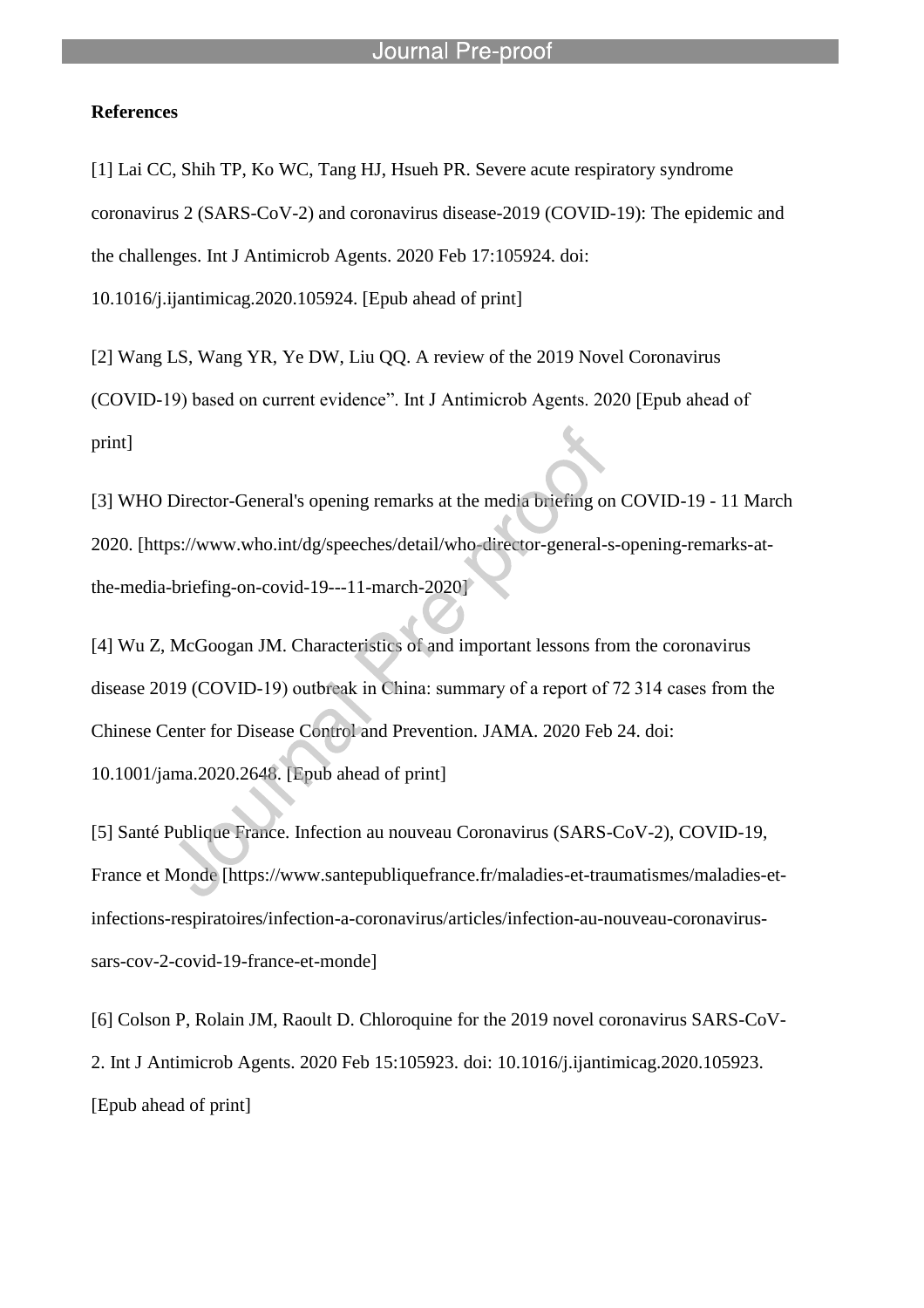[7] Colson P, Rolain JM, Lagier JC, Brouqui P, Raoult D. Chloroquine and hydroxychloroquine as available weapons to fight COVID-19. Int J Antimicrob Agents. 2020 [Epub ahead of print]

l

[8] Wang M, Cao R, Zhang L, Yang X, Liu J, Xu M, et al. Remdesivir and chloroquine effectively inhibit the recently emerged novel coronavirus (2019-nCoV) in vitro. Cell Res 2020;10-0282.

[9] Gao J, Tian Z, Yang X. Breakthrough: Chloroquine phosphate has shown apparent efficacy in treatment of COVID-19 associated pneumonia in clinical studies. Biosci Trends 2020 Feb 19. doi: 10.5582/bst.2020.01047. [Epub ahead of print]

[10] Chinese Clinical Trial Registry. http://www.chictr.org.cn/ searchproj.aspx?title=%E6%B0%AF%E5%96%B9&offi cialname=&subjectid=&secondaryid=&applier=&study leader=&ethicalcommitteesanction=&sponsor=&studya ilment=&studyailmentcode=&studytype=0&studystage= 0&studydesign=0&minstudyexecutetime=&maxstudyexe cutetime=&recruitmentstatus=0&gender=0&agreetosign =&secsponsor=&regno=&regstatus=0&country=&prov ince=&city=&institution=&institutionlevel=&measure= &intercode=&sourceofspends=&createyear=0&isupload rf=&whetherpublic=&btngo=btn&verifycode=&page=1.

[11] Multicenter collaboration group of Department of Science and Technology of Guangdong Province and Health Commission of Guangdong Province for chloroquine in the treatment of novel coronavirus pneumonia. Expert consensus on chloroquine phosphate for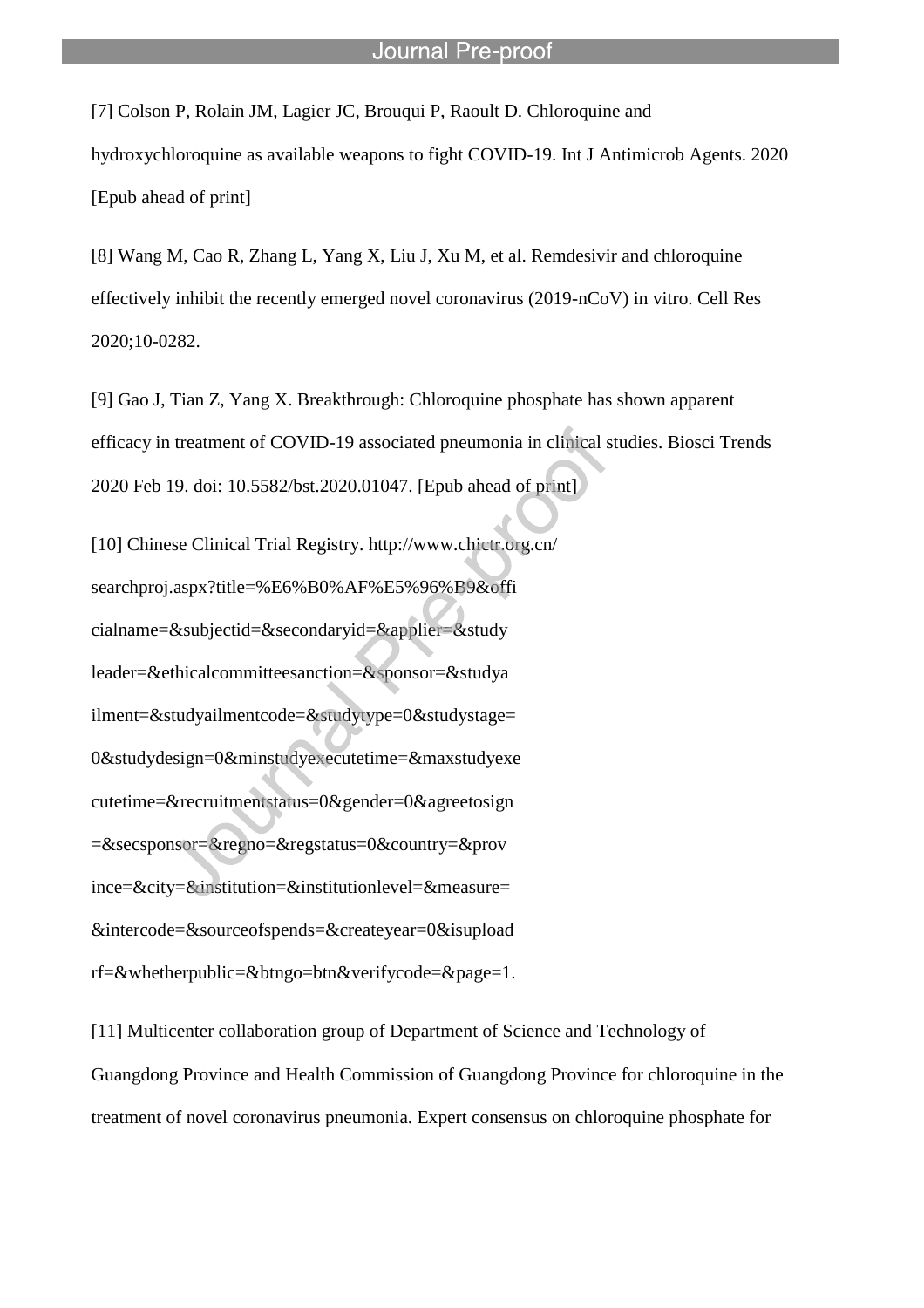the treatment of novel coronavirus pneumonia]. Zhonghua Jie He He Hu Xi Za Zhi. 2020 Mar 12;43(3):185-188. doi: 10.3760/cma.j.issn.1001-0939.2020.03.009.

l

[12] Biot C, Daher W, Chavain N, Fandeur T, Khalife J, Dive D, et al. Design and synthesis of hydroxyferroquine derivatives with antimalarial and antiviral activities. J Med Chem 2006;49:2845-2849.

[13] Marmor MF, Kellner U, Lai TY, Melles RB, Mieler WF; American Academy of Ophthalmology. Recommendations on Screening for Chloroquine and Hydroxychloroquine Retinopathy (2016 Revision). Ophthalmology. 2016 Jun;123(6):1386-94. doi:

10.1016/j.ophtha.2016.01.058. Epub 2016 Mar 16.

[14] Yao X, Ye F, Zhang M, Cui C, Huang B, Niu P, et al. In Vitro Antiviral Activity and Projection of Optimized Dosing Design of Hydroxychloroquine for the Treatment of Severe Acute Respiratory Syndrome Coronavirus 2 (SARS-CoV-2). Clin Infect Dis. 2020 Mar 9. pii: ciaa237. doi: 10.1093/cid/ciaa237. [Epub ahead of print]

[15] Raoult D, Houpikian P, Tissot Dupont H, Riss JM, Arditi-Djiane J, Brouqui P. Treatment of Q fever endocarditis: comparison of 2 regimens containing doxycycline and ofloxacin or hydroxychloroquine. Arch Intern Med. 1999 Jan 25;159(2):167-73.

[16] Lagier JC, Raoult D. Whipple's disease and *Tropheryma whipplei* infections: when to suspect them and how to diagnose and treat them. Curr Opin Infect Dis. 2018 Dec;31(6):463- 470. doi: 10.1097/QCO.0000000000000489. [x] Expert consensus on chloroquine phosphate for the treatment of novel coronavirus pneumonia. Zhonghua Jie He He Hu Xi Za Zhi. 2020 Mar 12;43(3):185-188. doi: 10.3760/cma.j.issn.1001-0939.2020.03.009.

[17] Amrane S, Tissot-Dupont H, Doudier B, Eldin C, Hocquart M, Mailhe M et al. Rapid viral diagnosis and ambulatory management of suspected COVID-19 cases presenting at the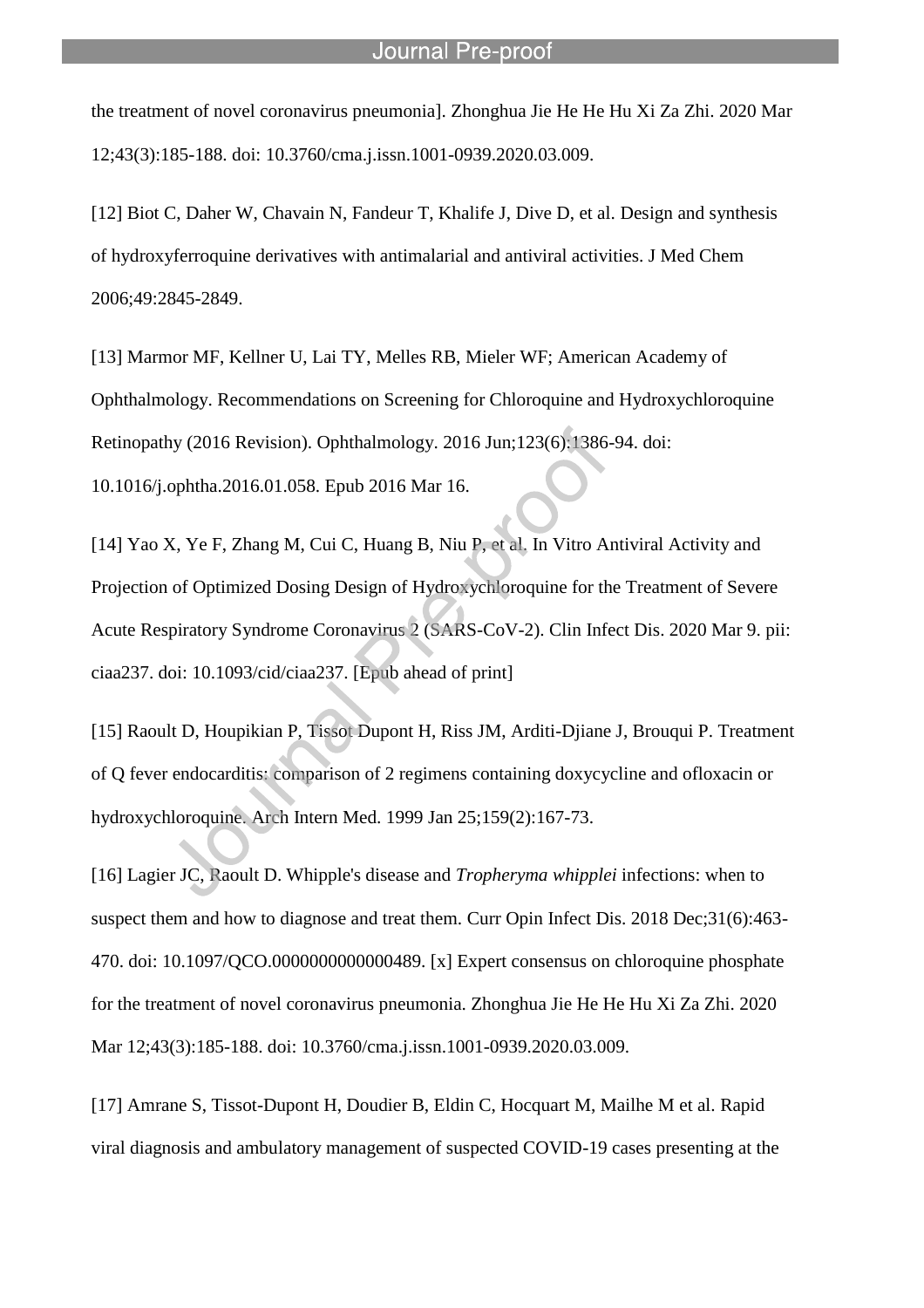infectious diseases referral hospital in Marseille, France, - January 31st to March 1st, 2020: A respiratory virus snapshot. Travel Med Infect Dis. 2020 [Epub ahead of print].

l

[18] Armstrong N, Richez M, Raoult D, Chabriere E. Simultaneous UHPLC-UV analysis of hydroxychloroquine, minocycline and doxycycline from serum samples for the therapeutic drug monitoring of Q fever and Whipple's disease. J. Chromatogr. B Analyt. Technol. Biomed. Life Sci. 2017: 1060, 166-172.

[19] Zhou F, Yu T, Du R, Fan G, Liu Y, Liu Z, et al. Clinical course and risk factors for mortality of adult inpatients with COVID-19 in Wuhan, China: a retrospective cohort study. Lancet. 2020 Mar 11. pii: S0140-6736(20)30566-3. doi: 10.1016/S0140-6736(20)30566-3. [Epub ahead of print]

[20] Retallack H, Di Lullo E, Arias C, Knopp KA, Laurie MT, Sandoval-Espinosa C, et al. Zika virus cell tropism in the developing human brain and inhibition by azithromycin. Proc Natl Acad Sci U S A. 2016 Dec 13;113(50):14408-14413. Epub 2016 Nov 29.

[21] Madrid PB, Panchal RG, Warren TK, Shurtleff AC, Endsley AN, Green CE, Kolokoltsov A, et al. Evaluation of Ebola Virus Inhibitors for Drug Repurposing. ACS Infect Dis. 2015 Jul 10;1(7):317-26. doi: 10.1021/acsinfecdis.5b00030. Epub 2015 May 11.

[22] Bosseboeuf E, Aubry M, Nhan T, de Pina, JJ, Rolain JM, Raoult D, et al. Azithromycin inhibits the replication of Zika virus. J Antivirals Antiretrovirals. 2018 10(1):6-11. doi: 10.4172/1948-5964.1000173.

[23] Bacharier LB, Guilbert TW, Mauger DT, Boehmer S, Beigelman A, Fitzpatrick AM, et al. Early administration of azithromycin and prevention of severe lower respiratory tract illnesses in preschool children with a history of such illnesses: A randomized clinical trial. JAMA. 2015 Nov 17;314(19):2034-2044. doi: 10.1001/jama.2015.13896.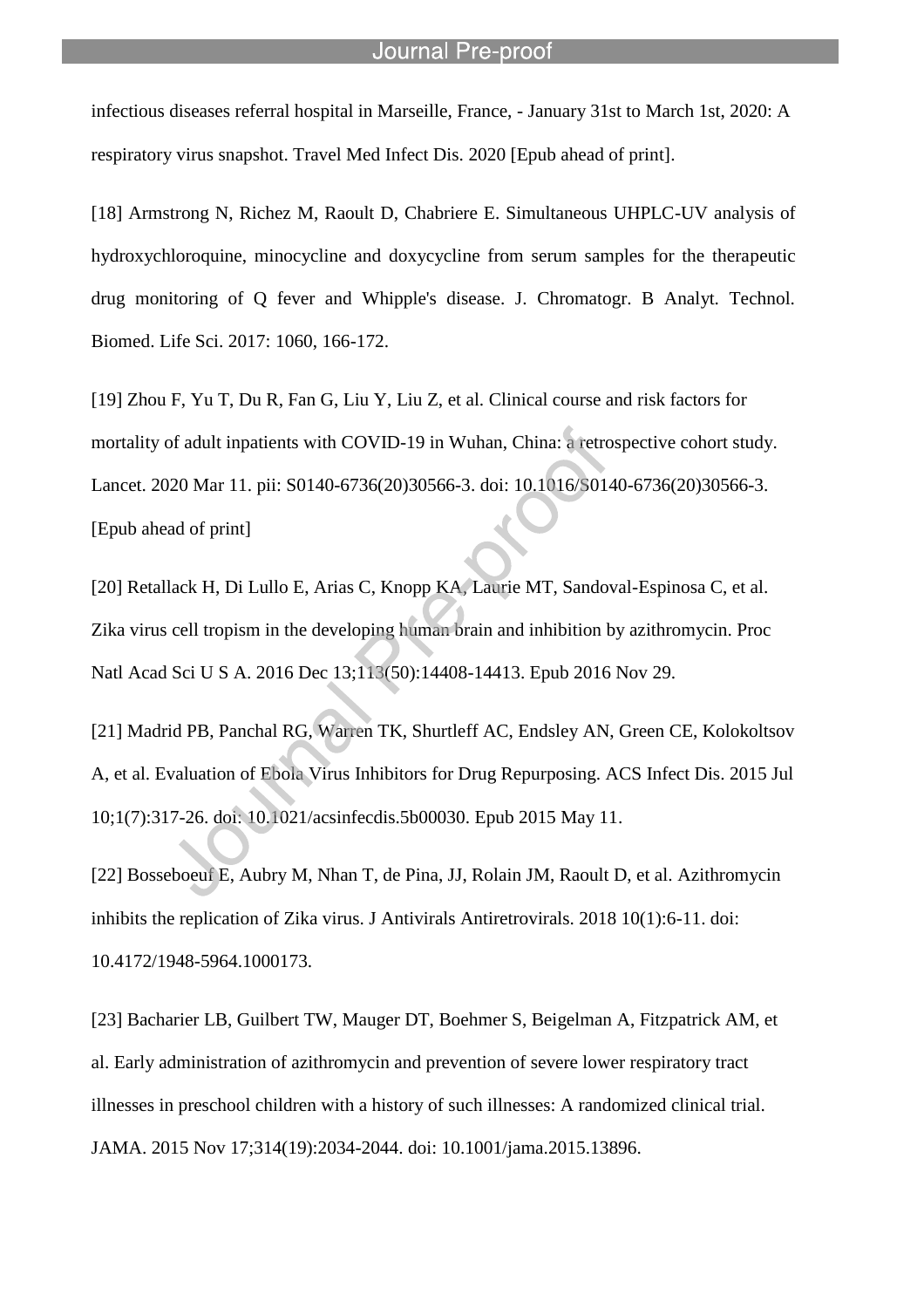l

# **Titles for figures**



Figure 1. Percentage of patients with PCR-positive nasopharyngeal samples from inclusion to day6 post-inclusion in COVID-19 patients treated with hydroxychloroquine and in COVID-19 control patients.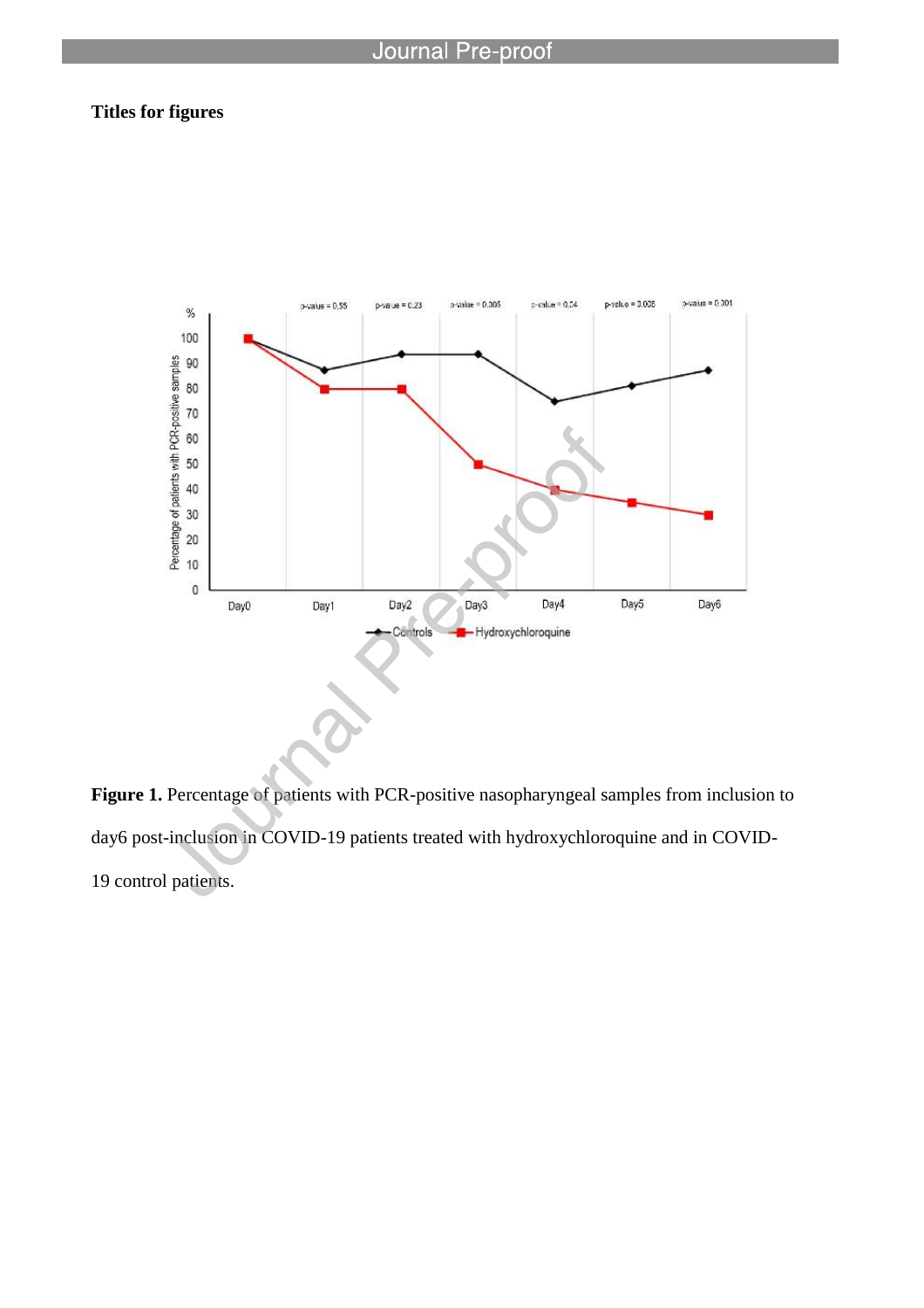

**Figure 2.** Percentage of patients with PCR-positive nasopharyngeal samples from inclusion to day6 post-inclusion in COVID-19 patients treated with hydroxychloroquine only, in COVID-19 patients treated with hydroxychloroquine and azithomycin combination, and in COVID-19 control patients.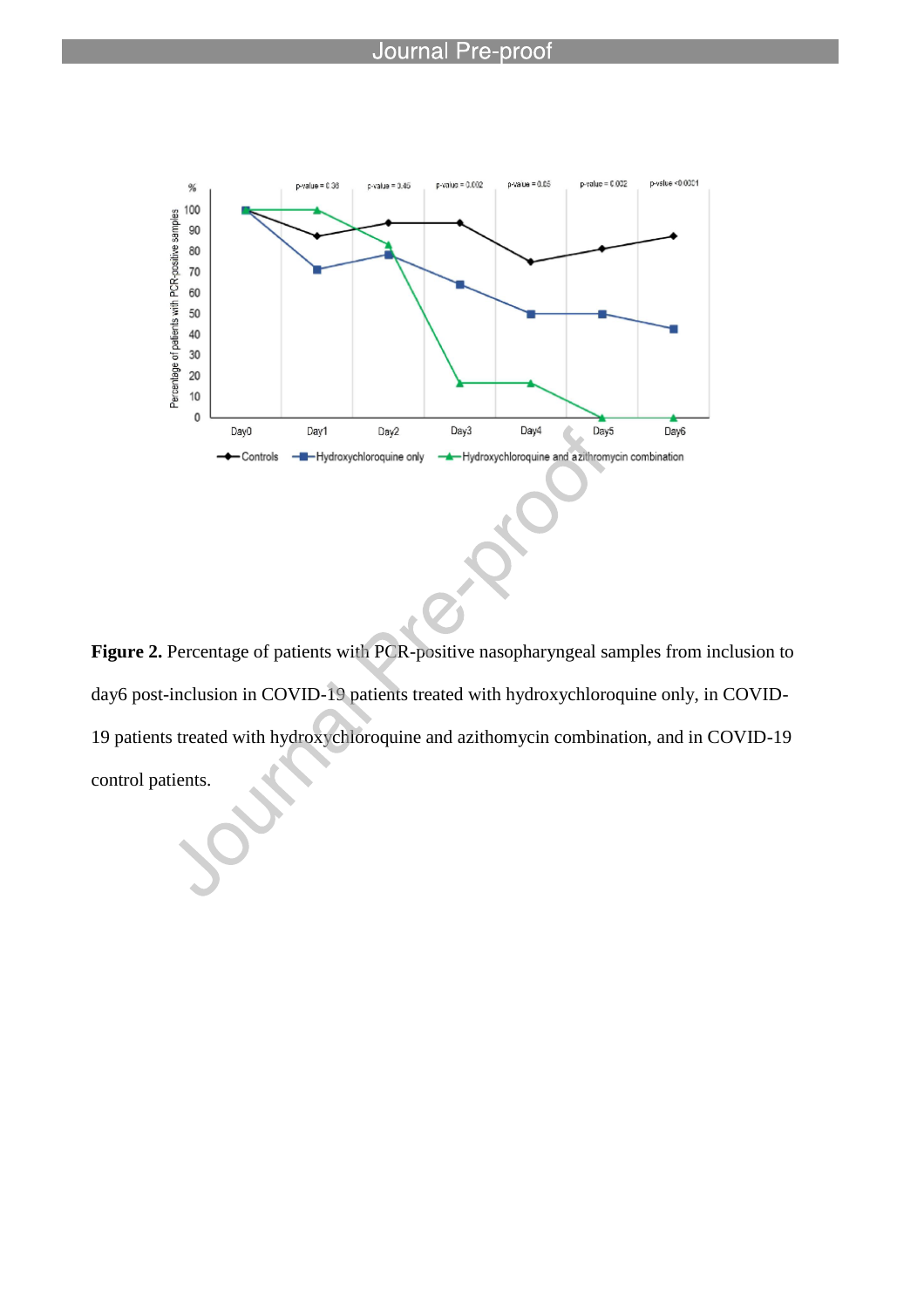Table 1 Characteristics of the study population.

|                                                    | Age (years)     |         |               |              | Male gender |              | Time between onset of<br>symptoms and inclusion (days) |             |         |               |         |         |
|----------------------------------------------------|-----------------|---------|---------------|--------------|-------------|--------------|--------------------------------------------------------|-------------|---------|---------------|---------|---------|
|                                                    | $Mean \pm SD$   |         | $p-$<br>value | n(%)         | p-value     | Asymptomatic | <b>URTI</b>                                            | <b>LRTI</b> | p-value | $Mean \pm SD$ | t       | p-value |
| Hydroxychloroquine<br>treated patients<br>$(N=20)$ | $51.2 \pm 18.7$ | $-1.95$ | 0.06          | 9(45.0)      | 0.65        | 2(10.0)      | 12(60.0)                                               | 6(30.0)     | 0.30    | $4.1 \pm 2.6$ | $-0.15$ | 0.88    |
| Control patients<br>$(N=16)$                       | $37.3 \pm 24.0$ |         |               | 6(37.5)      |             | 4(25.0)      | 10(62.5)                                               | 2(12.5)     |         | $3.9 \pm 2.8$ |         |         |
| All patients (36)                                  | $45.1 \pm 22.0$ |         |               | 15<br>(41.7) |             | 6(16.7)      | 22(61.1)                                               | 8(22.2)     |         | $4.0 \pm 2.6$ |         |         |

URTI: upper tract respiratory infection, LRTI: lower tract respiratory infection Journal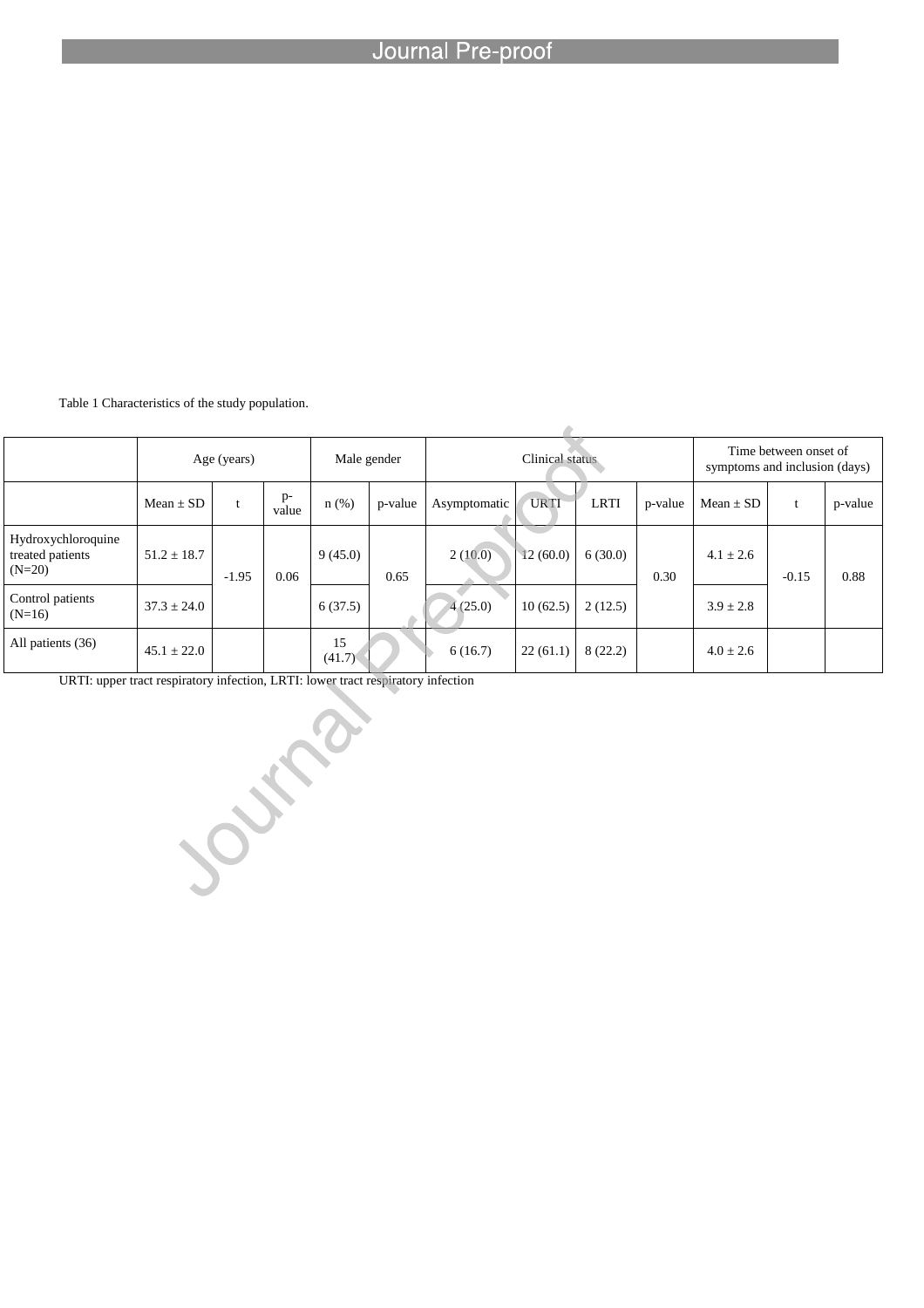Table 2. Proportion of patients with virological cure (negative nasopharyngeal PCR) by day, in COVID-19 patients treated with

hydroxychloroquine and in COVID-19 control patients.

|                              | Day3 post inclusion |      |         | Day4 post inclusion |      |       | Day5 post inclusion |      |       | Day6 post inclusion |      |       |
|------------------------------|---------------------|------|---------|---------------------|------|-------|---------------------|------|-------|---------------------|------|-------|
|                              | Number of           |      |         | Number of           |      |       | Number of           |      |       | Number of           |      |       |
|                              | negative            |      |         | negative            |      |       | negative            |      |       | negative            |      |       |
|                              | patients/total      | $\%$ | p-value | patients/total      | $\%$ | $p-$  | patients/total      | $\%$ | $p-$  | patients/total      | $\%$ | $p-$  |
|                              | number of           |      |         | number of           |      | value | number of           |      | value | number of           |      | value |
|                              | patients            |      |         | patients            |      |       | patients            |      |       | patients            |      |       |
| Hydroxychloroquine           |                     |      |         |                     |      |       |                     |      |       |                     |      |       |
| treated patients             | 10/20               | 50.0 |         | 12/20               | 60.0 |       | 13/20               | 65.0 |       | 14/20               | 70.0 |       |
| $(N=20)$                     |                     |      | 0.005   |                     |      | 0.04  |                     |      | 0.006 |                     |      | 0.001 |
| Control patients<br>$(N=16)$ | 1/16                | 6.3  |         | 4/16                | 25.0 |       | 3/16                | 18.8 |       | 2/16                | 12.5 |       |

×

<sup>a</sup>control patients from centers other than Marseille did not underwent daily sampling, but were sampled every other day in most cases, they were

considered positive for PCR when actually positive the day(s) before and the day(s) after the day(s) with missing data.